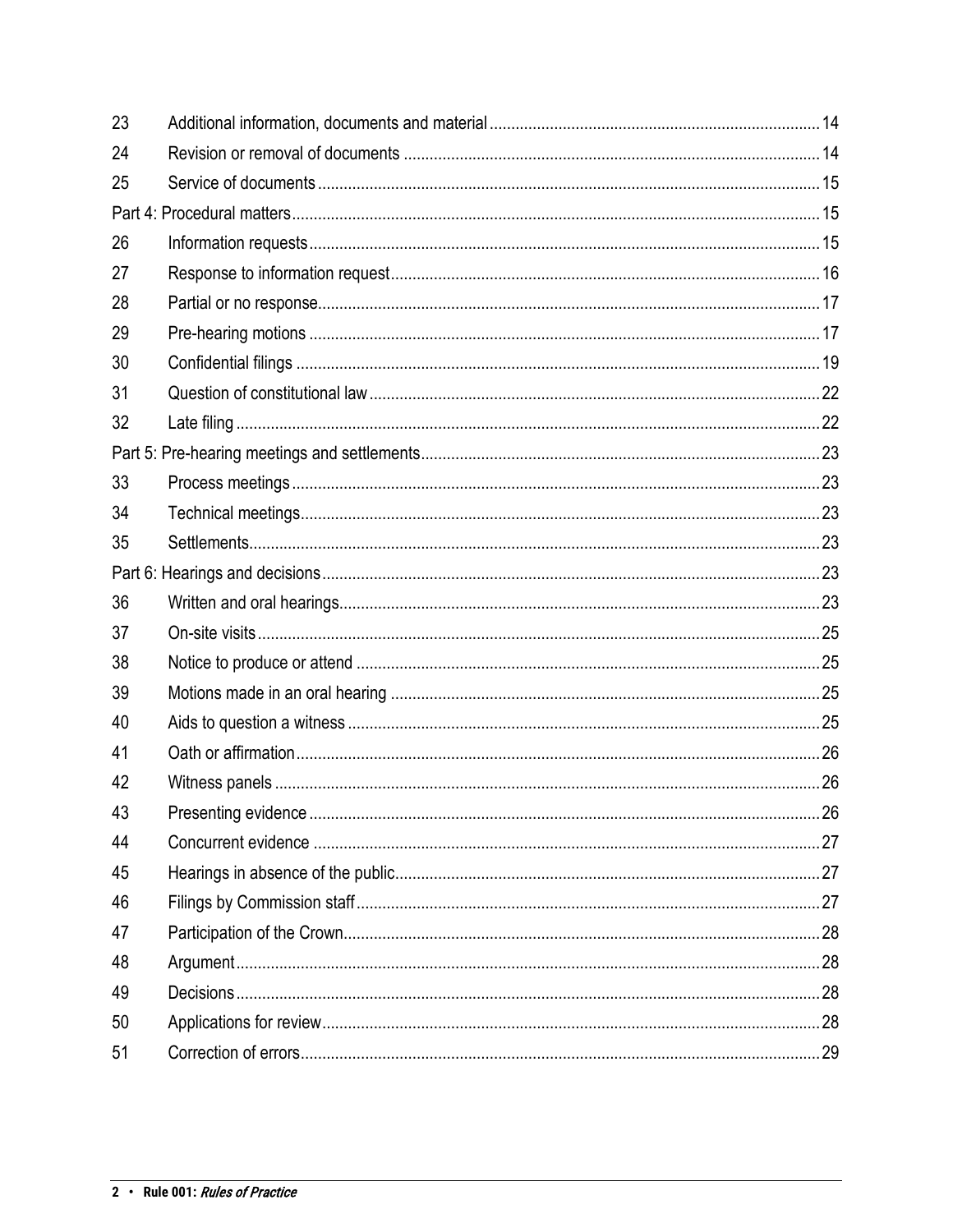## <span id="page-2-0"></span>**Part 1: General matters**

## <span id="page-2-1"></span>**1 Definitions**

- $1.1$ In these rules:
	- (a) "applicant" means a person who files an application with the Commission;
	- (b) "application" means an application, letter of enquiry, complaint or dispute of a notice of specified penalty filed with the Commission requesting an approval, licence, order or other relief under the *Alberta Utilities Commission Act* or any other enactment;
	- (c) "business day" means any day on which AUC offices are open;
	- (d) "Commission" means the Alberta Utilities Commission;
	- (e) "Crown" means Her Majesty the Queen in the right of Alberta or Her Majesty the Queen in the right of Canada;
	- (f) "document" includes a record, report, spreadsheet, film, photograph, chart, map, graph, plan, survey, book of accounts, email, presentation, transcript, video recording, audio recording and collection of data;
	- (g) "eFiling System" means the Commission's regulatory electronic filing system;
	- (h) "enforcement proceeding" means a proceeding initiated by the Commission to determine if a person contravened or failed to comply with a provision of any enactment under the jurisdiction of the Commission, any decision, order or direction of the Commission or any Commission rule;
	- (i) "file" means file with the Commission using the Commission's eFiling System, unless otherwise directed by the Commission;
	- (j) "independent witness" means a witness with specialized knowledge, training, skills, experience or expertise who is engaged by a party for the purpose of giving opinion evidence in a proceeding on an issue or issues directly related to the witness's specialized knowledge, training, skills, experience or expertise;
	- (k) "ISO" means the Independent System Operator;
	- (l) "party" means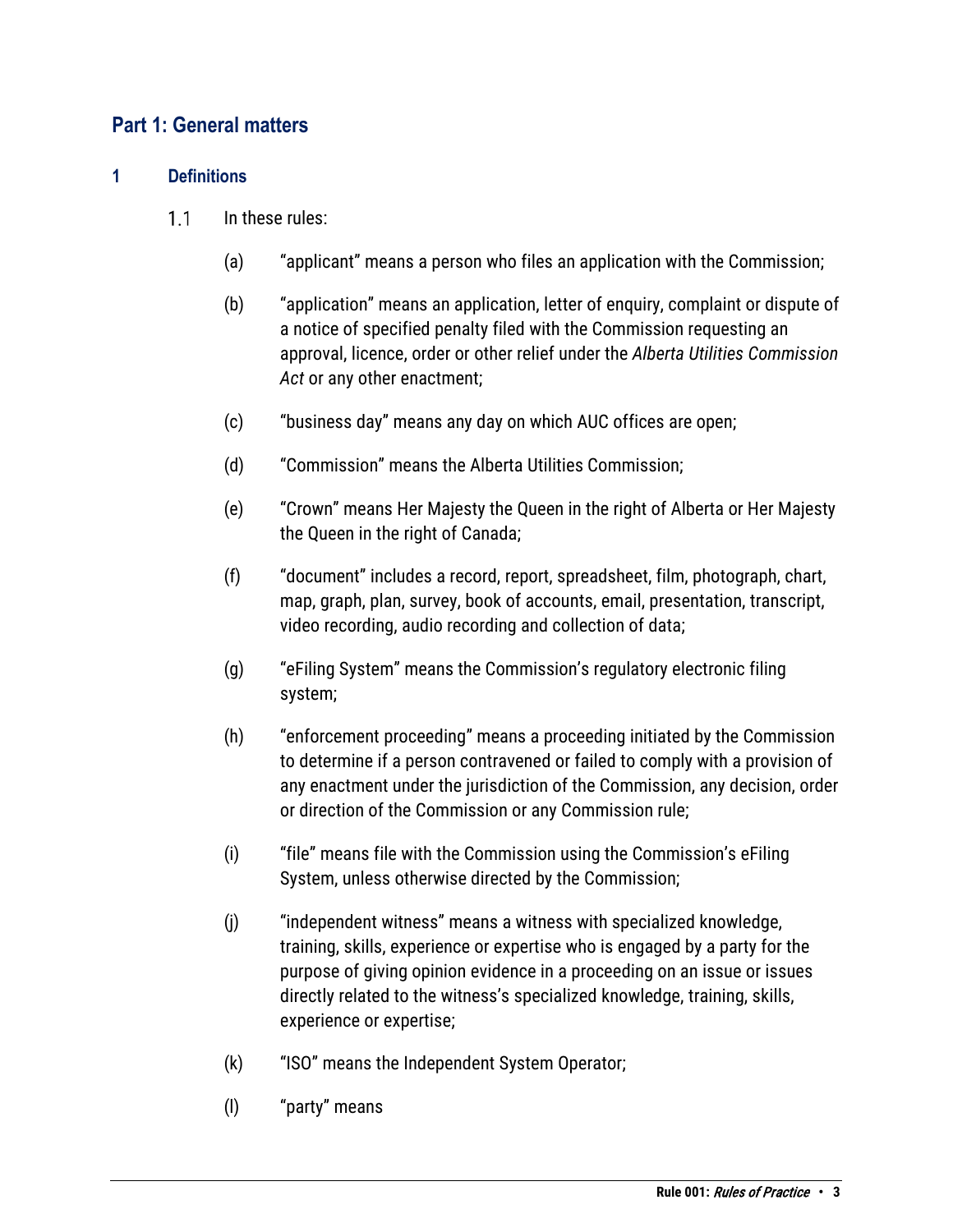- (i) an applicant,
- (ii) a person, other than an applicant, with rights that may be directly and adversely affected by the Commission's decision on an application, who participates in a proceeding,
- (iii) an interested person, a market participant, the Market Surveillance Administrator, or any of them, that participates in an ISO rule or reliability standards proceeding before the Commission,
- (iv) the Market Surveillance Administrator for purposes of sections 51 and 52 of the *Alberta Utilities Commission Act*,
- (v) a person named in a notice brought by the Market Surveillance Administrator to the Commission under sections 51 or 52 of the *Alberta Utilities Commission Act*,
- (vi) a person named in a notice of enforcement proceeding issued by the Commission,
- (vii) a person who files a dispute of a notice of specified penalty, and
- (viii) any other person whom the Commission determines to be a party;
- (m) "person" includes an individual, unincorporated entity, partnership, association, corporation, trustee, executor, administrator or legal representative;
- (n) "proceeding" includes a matter before the Commission commenced by
	- (i) an application,
	- (ii) notice by the Market Surveillance Administrator,
	- (iii) the Commission on its own initiative, or on the direction of the government of Alberta;
- (o) "rates proceeding" means a proceeding convened to consider the rates, tolls, tariffs, charges, prices or terms and conditions of service of an owner involved in the provision of electric or gas distribution services, electric or gas transmission services, regulated electric or gas retail services, and investor-owned water services, or any other proceeding determined by the Commission to be a rates proceeding, but does not include an enforcement proceeding;
- (p) "representative" means the agent of or lawyer engaged by a person or party;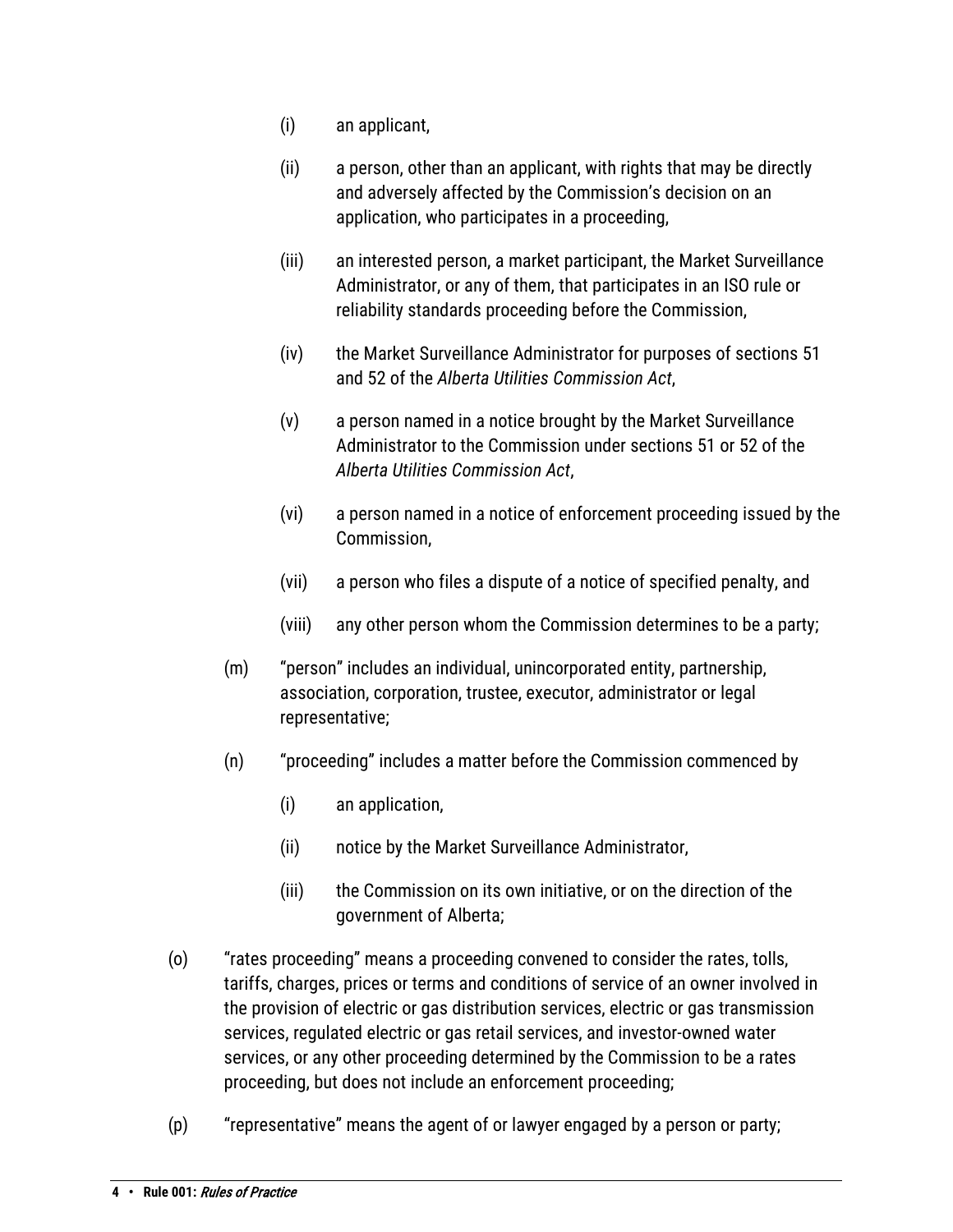- (q) "supported format" is one of the following document format types:
	- (i) MS Office (.doc, .docx, .xls, .xlsx, .ppt, .pptx, .vsd, .vsdx and .msg),
	- (ii) Adobe.pdf (in optical character recognition (OCR) format),
	- (iii) image formats (.jpg, .jpeg, .png and .gif), and
	- (iv) Keyhole Markup Language (.kml/.kmz);
- (r) "unsupported format" means any document format type that is not a supported format.

## <span id="page-4-0"></span>**2 Application and interpretation of rules**

- 2.1 These rules apply to all proceedings of the Commission, other than appeals under Part 7 of the *Alberta Utilities Commission Act*, except as otherwise directed by the Commission or specified in another Commission rule.
- 2.2 These rules must be liberally construed to ensure the fair, expeditious and efficient determination on its merits of any issue the Commission considers necessary in carrying out its statutory responsibilities.
- 2.3 The Commission may, at any time before making a decision on a proceeding, issue any directions it considers necessary for the fair, expeditious and efficient determination of an issue.
- 2.4 The Commission may dispense with, vary or supplement all or any part of these rules if it is satisfied that the circumstances of any proceeding, or the fair, expeditious and efficient resolution of any issue, require it.
- 2.5 The Commission may set time limits for doing anything provided for in these rules and may extend or abridge a time limit set out in these rules or by the Commission, on any terms that it considers reasonable, before or after the expiration of the time limit.
- 2.6 No proceeding is invalid by reason of a defect or other irregularity in form.

## <span id="page-4-1"></span>**3 Failure to comply with rules or a direction**

- 3.1 If a person or party fails to comply with any rule or a direction of the Commission, the Commission may
	- (a) make any order or determination that the Commission considers necessary to ensure the fair, expeditious and efficient determination of an issue; or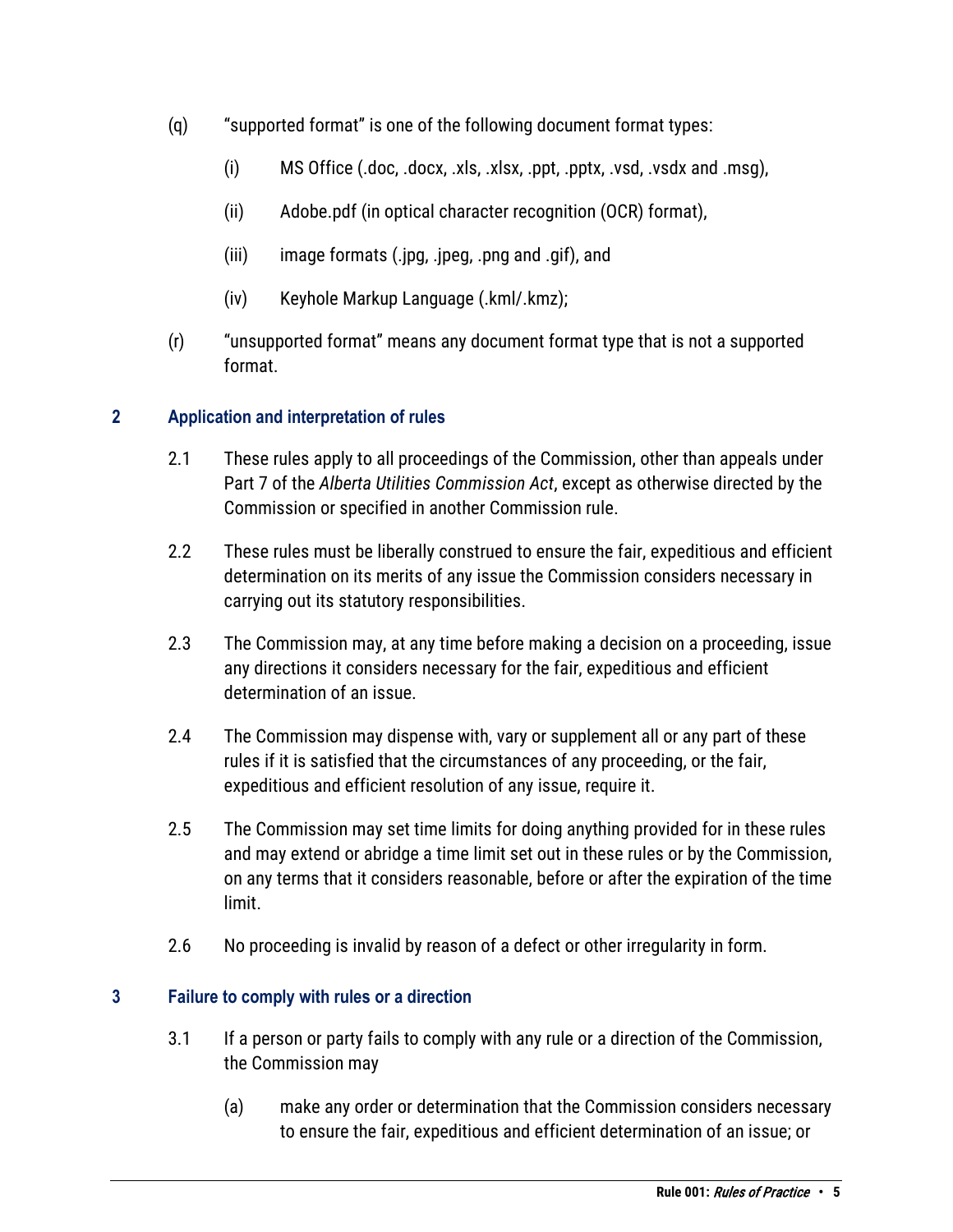- (b) adjourn the proceeding until it is satisfied that that the person or party has complied with these rules or a direction of the Commission.
- 3.2 The Commission may take into account a party's failure to comply with these rules or a direction of the Commission when making a decision on a costs application made by the party under Rule 009: *Rules on Local Intervener Costs* or Rule 022: *Rules on Costs in Utility Rate Proceedings*.

## <span id="page-5-0"></span>**4 Collection of personal information**

- 4.1 In this section, the words "personal information" have the meaning given to them in the *Freedom of Information and Protection of Privacy Act*.
- 4.2 The Commission is required and authorized to collect, directly or indirectly through a party, personal information of persons whose rights may be directly and adversely affected by a decision of the Commission on an application so that the Commission can provide notice to those persons in accordance with Section 9 of the *Alberta Utilities Commission Act*.
- 4.3 Notwithstanding Section 18, the Commission will consider a request for confidential treatment of personal information contained within a document filed with the Commission, including information in a statement of intent to participate. Requests should be made to the Commission's FOIP coordinator by email at [foip@auc.ab.ca](mailto:foip@auc.ab.ca) or by phone at 310-4282 (in Alberta) or 1-833-511-4282 (outside Alberta).
- 4.4 A person who makes a request under Section 4.3 must provide the Commission's FOIP coordinator with the document that contains the personal information and specify the personal information that the person wants to be kept confidential.
- 4.5 A party may only receive a copy of any personal information granted confidential treatment by the Commission under Section 4.3 to the extent permitted by law, if the party files a personal information undertaking (Form RP1) stating that the party will hold the document in confidence and use it only for the purpose of the proceeding.

# <span id="page-5-1"></span>**Part 2: Commencing or participating in a proceeding**

## <span id="page-5-2"></span>**5 Commencement of proceedings**

- 5.1 A proceeding may be commenced by a person by filing an application.
- 5.2 A proceeding may be commenced by the Market Surveillance Administrator by filing a notice under the *Alberta Utilities Commission Act*.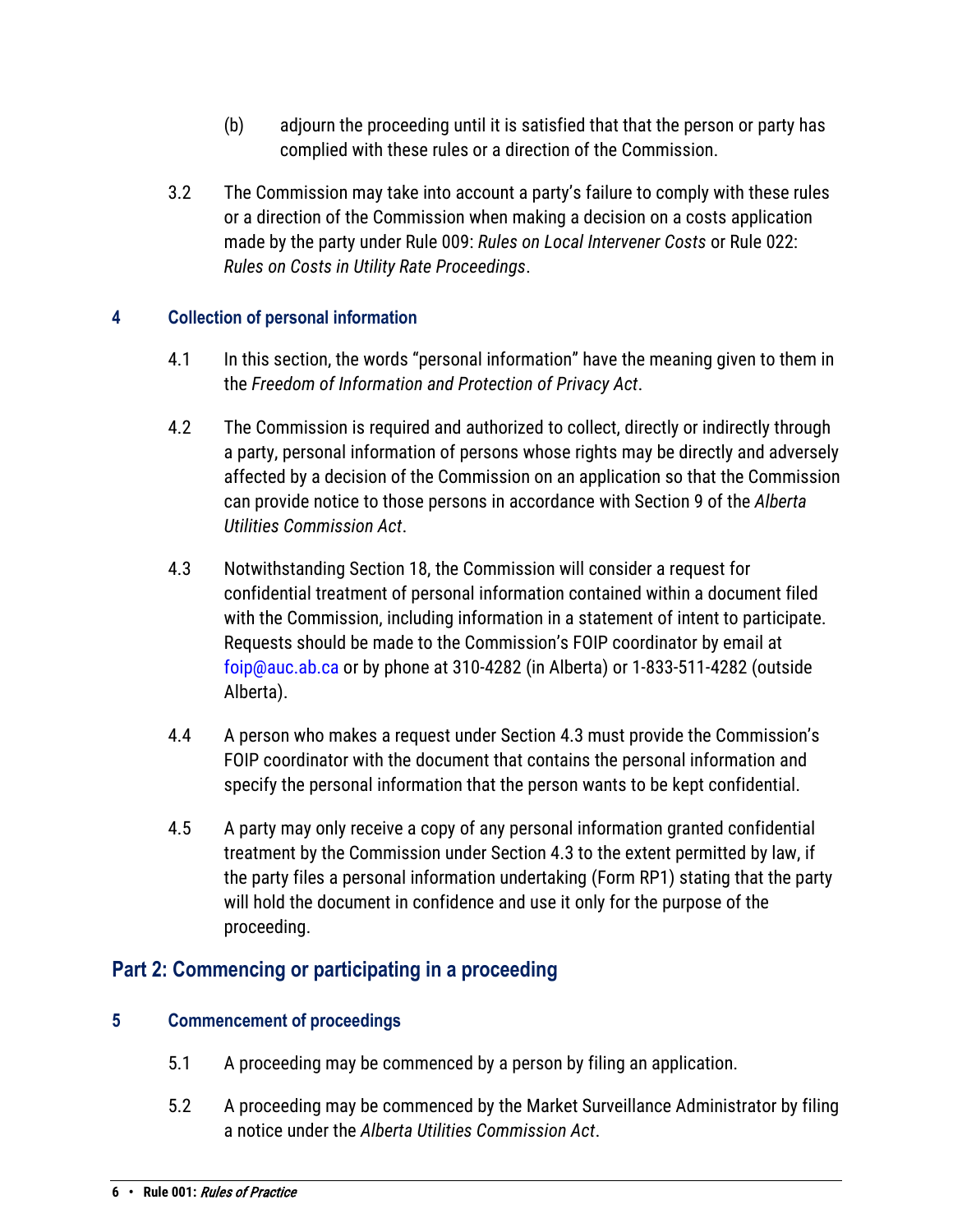5.3 The Commission may commence a proceeding, including an enforcement proceeding, on its own initiative by a notice, on the direction of the government of Alberta, or as otherwise determined by the Commission.

## <span id="page-6-0"></span>**6 Form of application**

- 6.1 An application must be in writing and contain the information required by the applicable Commission rules.
- 6.2 If rules regarding a particular application type have not been issued by the Commission, an application must set out the following:
	- (a) a description of the approval, order or other relief applied for;
	- (b) the grounds on which the application is made;
	- (c) a reference to the statutory provision under which the application is made;
	- (d) a clear and concise statement of the facts relevant to the application;
	- (e) an explanation of the consultation process, if any, that the applicant held with persons whose rights may be directly and adversely affected by the Commission's decision on the application;
	- (f) any other information that may be useful in explaining or supporting the application;
	- (g) the applicant's name, address in Alberta, telephone number, fax number and email address; and
	- (h) if the applicant is represented by a representative, the representative's name, address in Alberta, telephone number, fax number and email address.
- 6.3 If an application is not complete when filed, the Commission may
	- (a) make an information request to the applicant;
	- (b) direct the applicant to provide any additional information the Commission requires in order to accept the application; or
	- (c) in the case where the Commission identifies a material deficiency, dismiss the application with an explanation of the deficiency in the application and close the proceeding.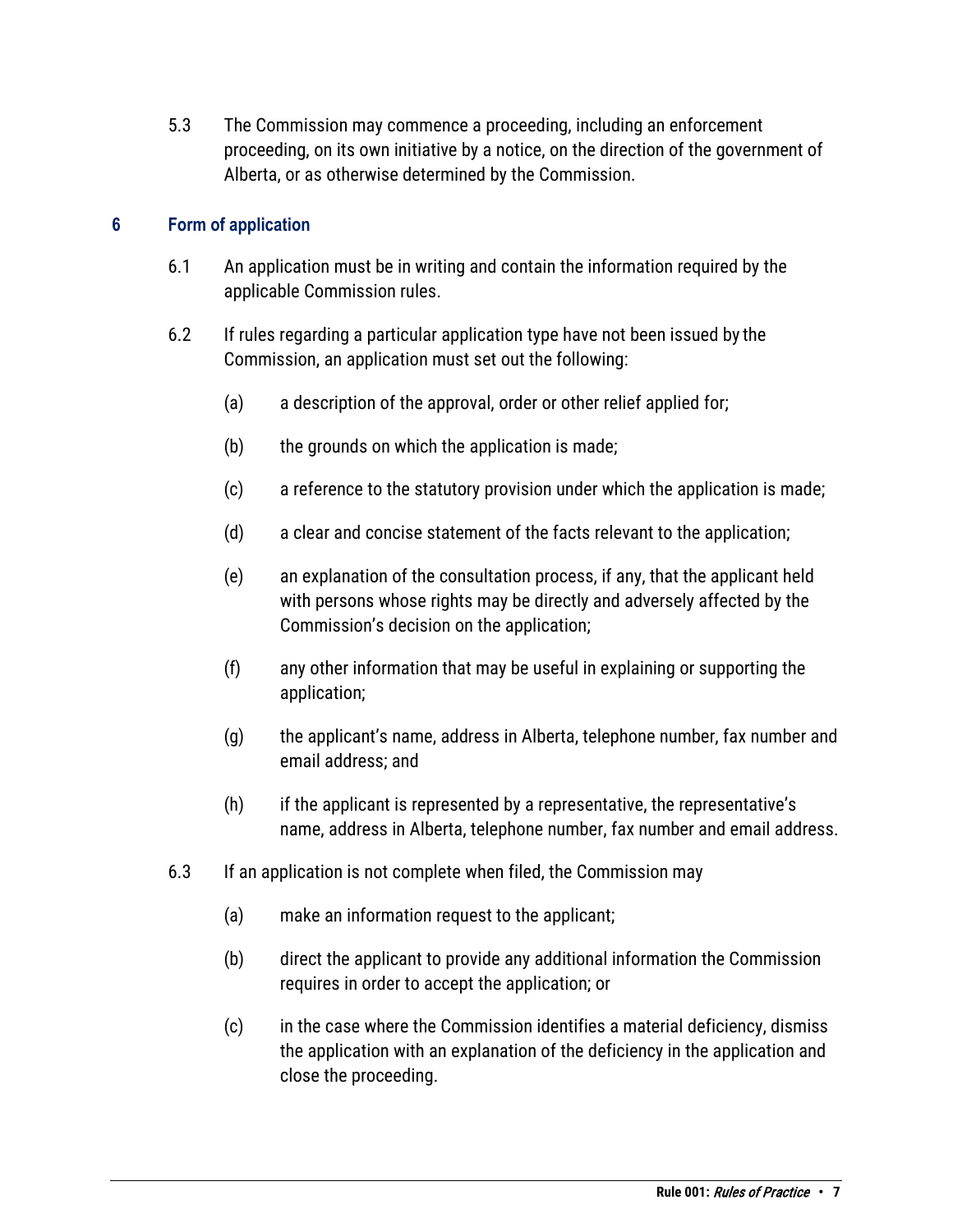## <span id="page-7-0"></span>**7 Service of Commission notices**

- 7.1 The Commission may serve any notice for a proceeding by one or more of the following methods:
	- (a) filing the notice;
	- (b) posting the notice on the Commission's website;
	- (c) personal delivery;
	- (d) courier service, mail, fax or electronic means;
	- (e) public advertisement in a daily or weekly newspaper in circulation in the community affected by the proceeding;
	- (f) such other method as the Commission directs.

## <span id="page-7-1"></span>**8 Notice of enforcement proceeding**

- 8.1 When the Commission commences an enforcement proceeding, it must serve a notice of enforcement proceeding.
- 8.2 A notice of enforcement proceeding must
	- (a) be in writing;
	- (b) identify the names of the persons concerned;
	- (c) provide reasonable particulars of the alleged contravention or failure to comply;
	- (d) describe the order or other relief that the Commission is considering; and
	- (e) include any other information that the Commission may direct.

## <span id="page-7-2"></span>**9 Notice of application**

- 9.1 Unless otherwise directed, a notice of application must
	- (a) be in writing;
	- (b) briefly describe the subject matter of the application;
	- (c) indicate the date by which a statement of intent to participate must be filed; and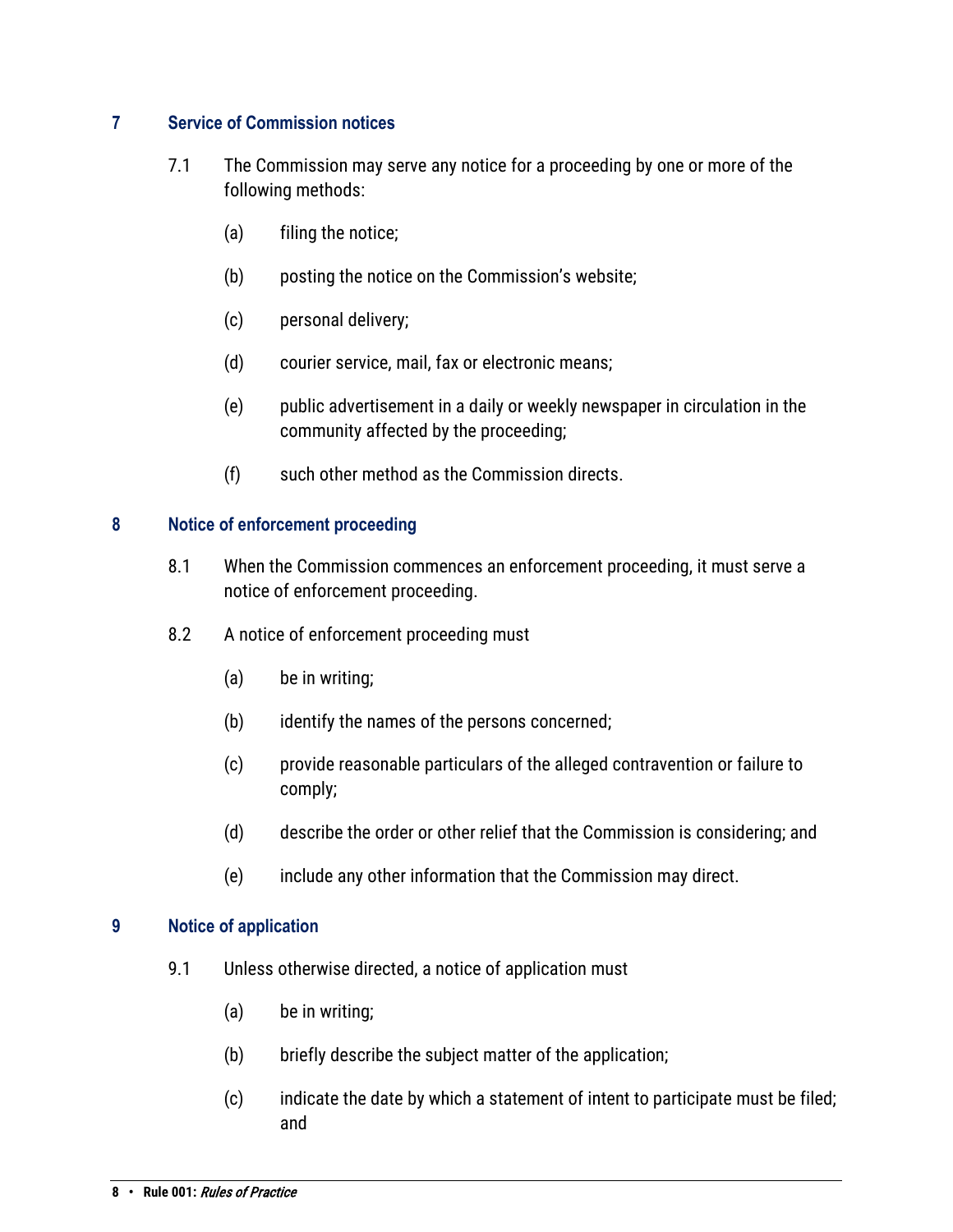(d) contain any other information that the Commission considers necessary.

## <span id="page-8-0"></span>**10 Statement of intent to participate**

10.1 Unless otherwise directed, a person that wishes to participate in a proceeding before the Commission must complete and file a statement of intent to participate (Form RP2).

## <span id="page-8-1"></span>**11 Commission decision on statement of intent to participate**

- 11.1 After receiving and examining a statement of intent to participate from a person, the Commission may
	- (a) direct the person to provide additional information to the Commission;
	- (b) direct the applicant or the person to make further submissions, either orally or in writing; or
	- (c) establish any other process steps the Commission considers necessary.
- 11.2 The Commission may decide that the person will not be heard if the person did not demonstrate that the Commission's decision on the proceeding may directly and adversely affect the person's rights.

## <span id="page-8-2"></span>**12 Withdrawal of application or statement of intent to participate**

- 12.1 If an applicant wishes to withdraw an application, it must file a written request to withdraw the application.
- 12.2 The Commission may allow an applicant to withdraw an application on any terms it considers necessary.
- 12.3 If an applicant does not take any steps with respect to an application within a time specified by the Commission, the Commission may declare the application to be withdrawn by a certain date, unless the applicant shows cause before that date why the application should not be declared to be withdrawn.
- 12.4 A person or party may withdraw a statement of intent to participate by filing notice of his or her intent to withdraw the statement of intent to participate and the withdrawal of the statement to participate will be effective upon filing of the notice.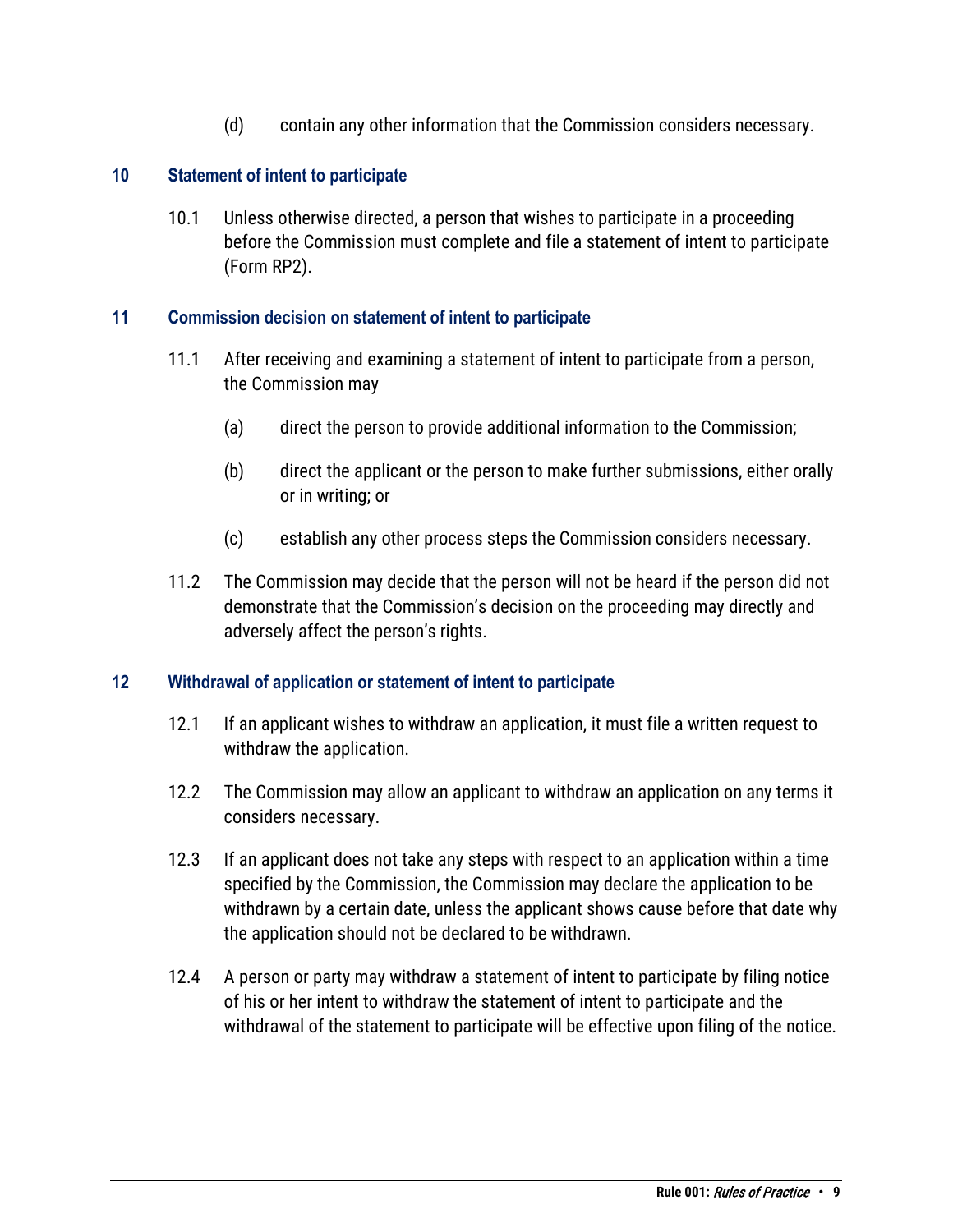## <span id="page-9-0"></span>**13 Decision without notice or further notice**

- 13.1 The Commission may issue a decision on a proceeding without serving notice if it is of the opinion that no person may be directly and adversely affected by its decision on the proceeding.
- 13.2 After serving a notice of application or a notice of hearing, the Commission may issue a decision without further notice if
	- (a) no person files a statement of intent to participate; or
	- (b) the Commission decides that no person demonstrated that the Commission's decision on the proceeding may directly and adversely affect the person's rights.

### <span id="page-9-1"></span>**14 Notice of hearing and directions on procedure**

- 14.1 If the Commission decides to hold a hearing, the Commission shall serve a notice of hearing.
- 14.2 Unless otherwise directed, a notice of hearing must
	- (a) be in writing;
	- (b) briefly describe the subject matter of the hearing; and
	- (c) contain any other information that the Commission considers necessary.
- 14.3 When the Commission serves a notice of hearing for a rates proceeding, the Commission shall also issue directions on procedure, which may include a process for establishing a preliminary list of issues for the hearing.
- 14.4 Unless otherwise directed, parties to a rates proceeding must file any comments on the directions on procedure, including the preliminary list of issues, within the time period directed by the Commission. The Commission will consider any comments received and issue finalized directions on procedure.
- 14.5 The Commission may issue whatever directions on procedure it considers necessary, including restricting the scope of a hearing and imposing limits on the number of information requests each party may ask.
- 14.6 A person or party wishing to modify any aspect of the finalized directions on procedure, including a finalized list of issues, has the onus to demonstrate that the circumstances of the proceeding require it.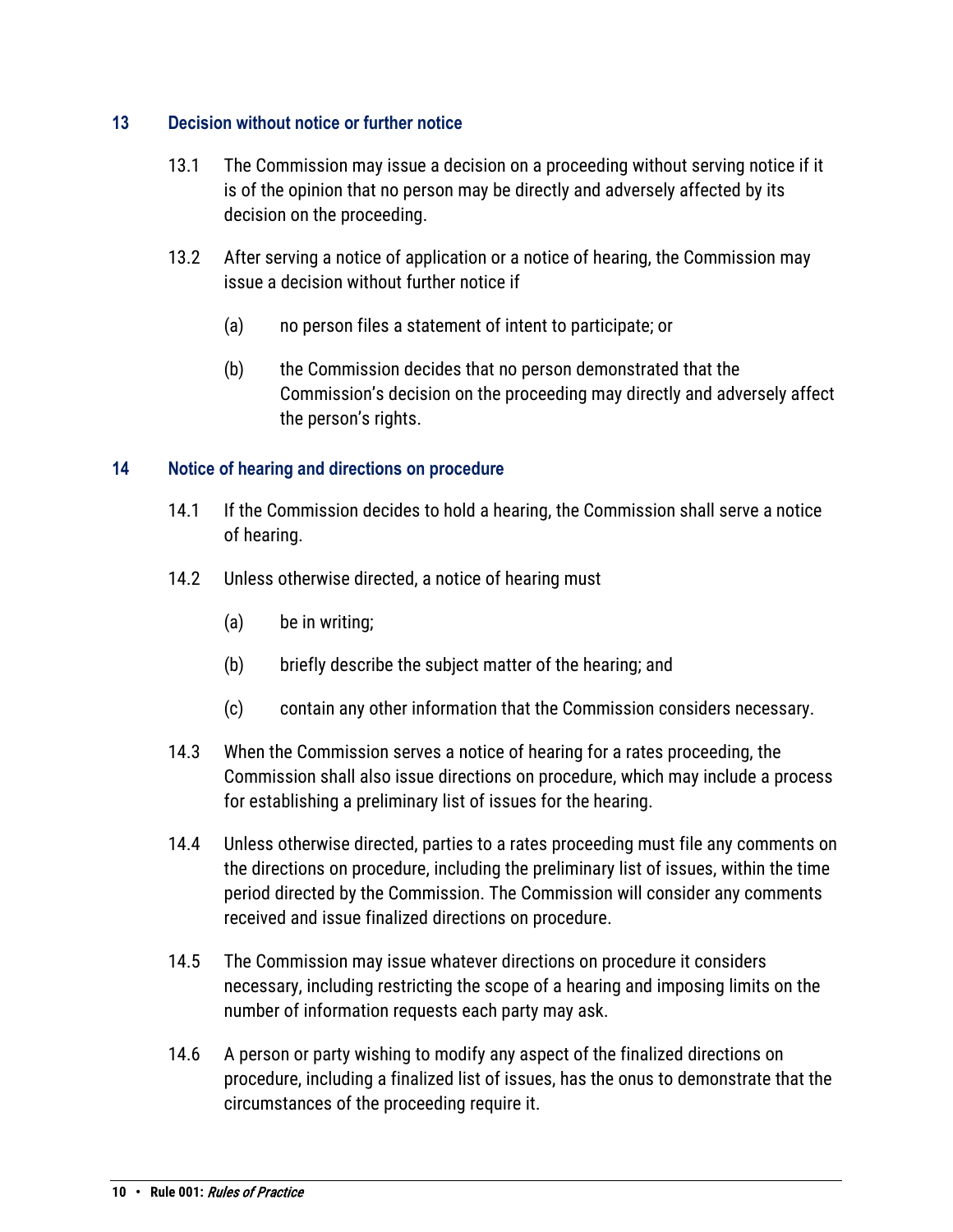## <span id="page-10-0"></span>**15 Party to provide documents and material**

15.1 Unless otherwise directed, a person or party shall, upon request of a person or party who cannot access the eFiling System, provide the person or party with paper copies of any documents and material filed by the person or party on the eFiling System.

## <span id="page-10-1"></span>**16 Extensions, abridgements and adjournments**

16.1 A person or party requesting an extension or abridgment of a time limit established by the Commission, or an adjournment of a proceeding, has the onus of demonstrating that the request is necessary in the circumstances and will not interfere with the fair, expeditious and efficient resolution of the proceeding.

## <span id="page-10-2"></span>**17 Closures and abeyances**

- 17.1 The Commission may, at any time during a proceeding,
	- (a) place an application into abeyance and suspend the proceeding; or
	- (b) in the case where the Commission determines that it cannot continue to process an application, dismiss the application with an explanation of the dismissal and close the proceeding.

## <span id="page-10-3"></span>**Part 3: Documents, evidence, filing and service**

## <span id="page-10-4"></span>**18 Public record**

18.1 Subject to sections 4 and 30, all documents filed in a proceeding, including any documents filed prior to the commencement of the proceeding which directly relate to that proceeding, must be placed on the public record.

## <span id="page-10-5"></span>**19 Filing of documents**

- 19.1 If a person or party is required to file a document with the Commission, the person or party shall indicate on the document
	- (a) the proceeding number; and
	- (b) the date of filing.
- 19.2 Where possible, a document shall be filed by electronic means in a supported format using the eFiling System.
- 19.3 If a person or party cannot file a document using the eFiling System because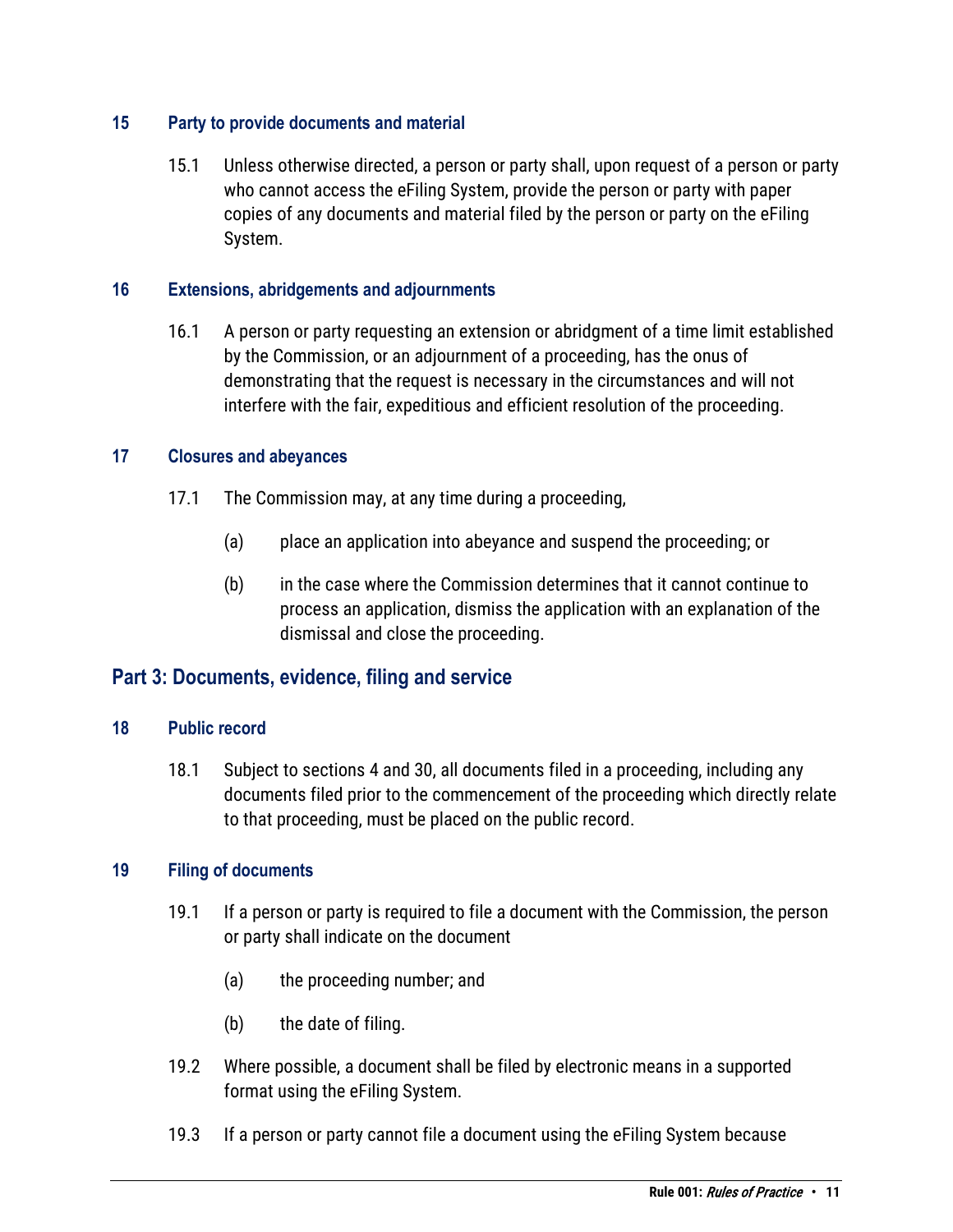- (a) the person or party has no reasonable means to access the Commission's eFiling System; or
- (b) the person or party has no reasonable means of converting the document into a supported format,

the person or party may file the document by personal delivery, courier service, ordinary mail, email, fax or by any other means directed by the Commission.

- 19.4 If a person or party must file a document in an unsupported format, the person or party shall
	- (a) complete and file an unsupported document form (Form RP3); and
	- (b) deliver the document in the unsupported format and, if necessary, the completed Form RP3, to the Commission and all other interested parties.
- 19.5 A document in an unsupported format is deemed to have been filed when it is received by the Commission unless it is received after the Commission's business hours, in which case the document is deemed to have been filed on the next business day of the Commission.
- 19.6 The Commission may require that all or any part of a document filed be verified by affidavit.

## <span id="page-11-0"></span>**20 Evidence**

- 20.1 All documentary evidence in a proceeding must be directly relevant to the proceeding and must be filed in accordance with the Commission's directions.
- 20.2 All documentary evidence filed in a proceeding must be accompanied with a statement setting out the qualifications of the person who prepared the documentary evidence, the qualifications of the person under whose direction or control the evidence was prepared, and an explanation of how such qualifications are directly relevant to the issues addressed in the evidence.

## <span id="page-11-1"></span>**21 Independent witnesses**

- 21.1 A party may engage one or more independent witnesses to give opinion evidence in a proceeding on issues that are in the independent witness's area of specialized knowledge, training, skills, experience or expertise.
- 21.2 An independent witness's written evidence shall, at a minimum, include the following: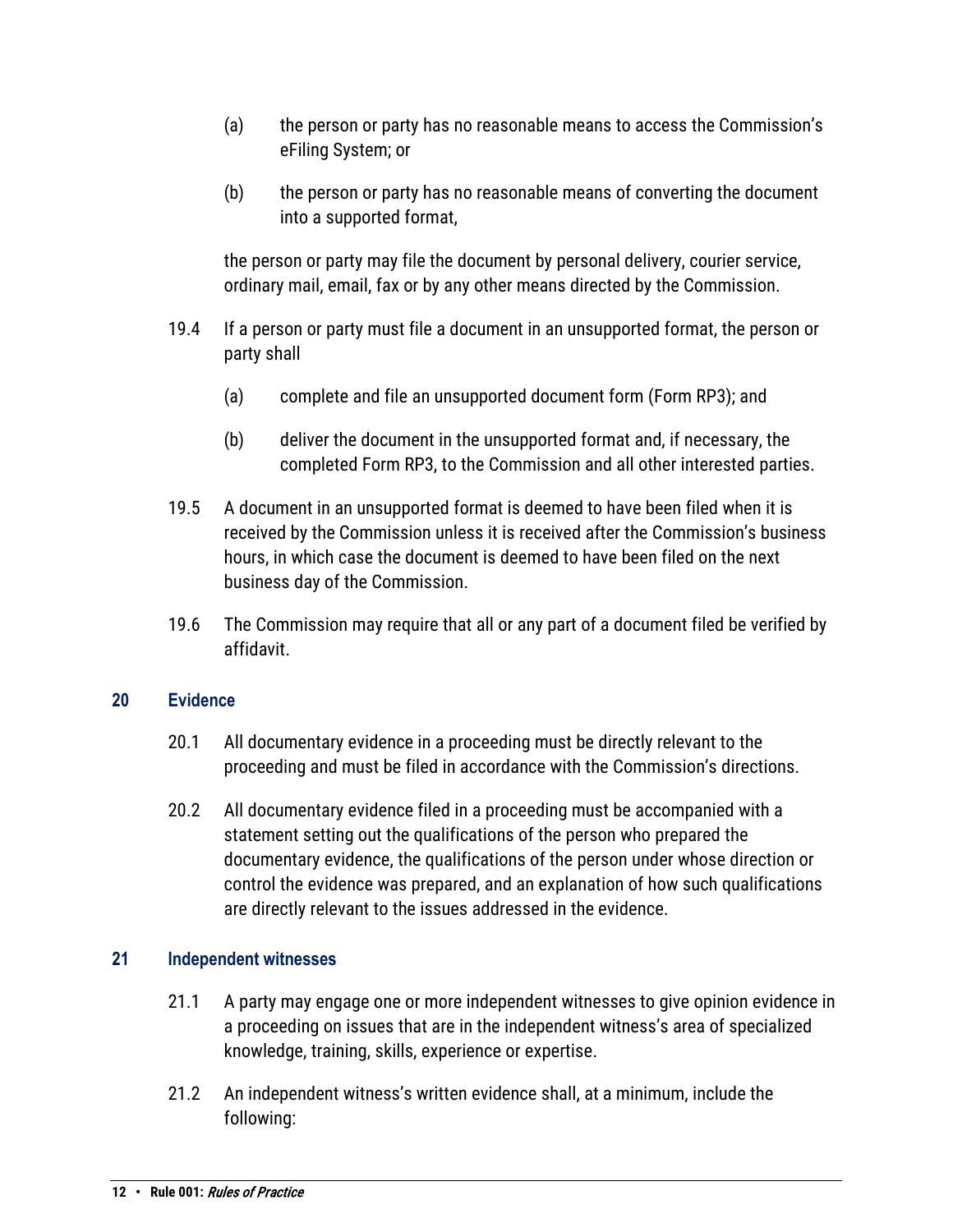- (a) the independent witness's name, business name and address, and general area of expertise;
- (b) the independent witness's qualifications, including relevant educational and professional experience in respect of each issue in the proceeding to which the independent witness's evidence relates;
- (c) the instructions provided to the independent witness in relation to the proceeding;
- (d) an acknowledgment that the independent witness has a duty to provide opinion evidence to the Commission that is fair, objective and non-partisan;
- (e) a list of the documents upon which the independent witness's evidence is based, including a description of each document, any factual assumptions made in utilizing the document and the nature of any research conducted; and
- (f) in the case of evidence that is provided in response to another independent witness's evidence, a summary of the points of agreement and disagreement with the other independent witness's evidence.
- 21.3 The Commission may require independent witnesses from different parties to confer with each other in advance of a hearing to narrow issues, identify points on which their views differ or agree and to prepare joint written statements to be admissible as evidence.

## <span id="page-12-0"></span>**22 Affidavits**

- 22.1 An affidavit intended to be used in a proceeding as evidence must be confined to those facts within the knowledge of the person making the affidavit or based on the information and belief of the person making the affidavit.
- 22.2 If a statement is made in an affidavit on information and belief, the source of the information and the grounds on which the belief is based must be set out in the affidavit.
- 22.3 If an affidavit refers to an exhibit or attachment, the exhibit or attachment must be attached to the affidavit.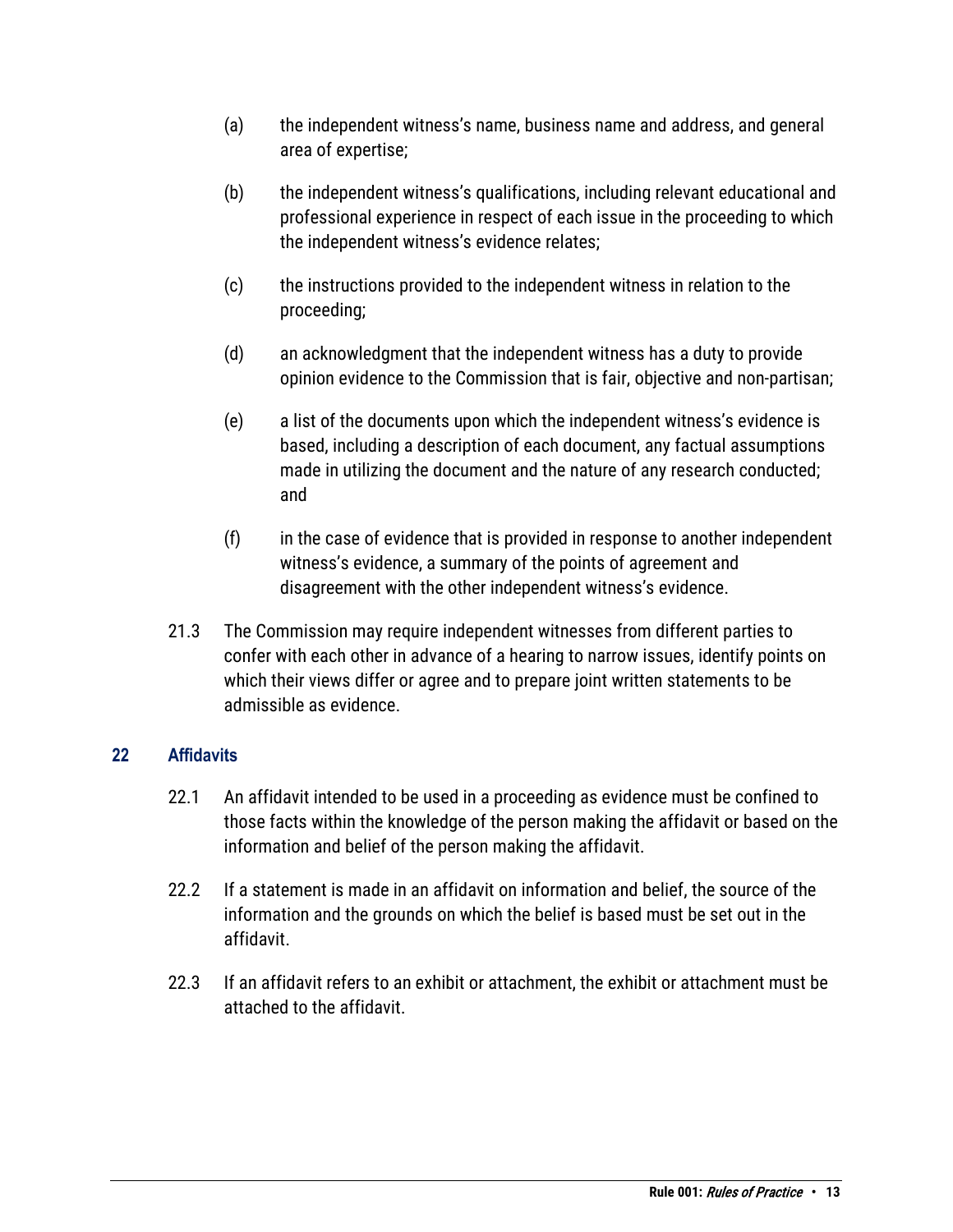## <span id="page-13-0"></span>**23 Additional information, documents and material**

- 23.1 The Commission may direct a party to file such further information, documents or material as the Commission considers necessary to permit a full and satisfactory understanding of an issue in a proceeding.
- 23.2 If a party does not file the information, documents or material when directed to do so by the Commission under Section 23.1, the Commission may
	- (a) adjourn the hearing or other proceeding until the information, documents or material is filed;
	- (b) dismiss the application if the information is sought from the applicant;
	- (c) dismiss the party's statement of intent to participate or other relevant filing if the information is sought from a party who is not the applicant; or
	- (d) make any other order or direction the Commission considers necessary to permit a full and satisfactory understanding of an issue in a proceeding.

## <span id="page-13-1"></span>**24 Revision or removal of documents**

- 24.1 Despite any other provision in these rules, the Commission may, on any terms it determines,
	- (a) allow the revision or removal of all or any part of a document; or
	- (b) order the revision or removal of all or any part of a document that in the opinion of the Commission, is
		- (i) not relevant or may tend to prejudice or delay a proceeding on the merits, or
		- (ii) necessary for the purpose of hearing and determining the pertinent questions at issue in the proceeding; or
	- (c) direct the provision of a blacklined version of a revised document that tracks each of the differences between the latest version and the original version.
- 24.2 A party shall revise a document if it identifies
	- (a) a material error or omission in a document; or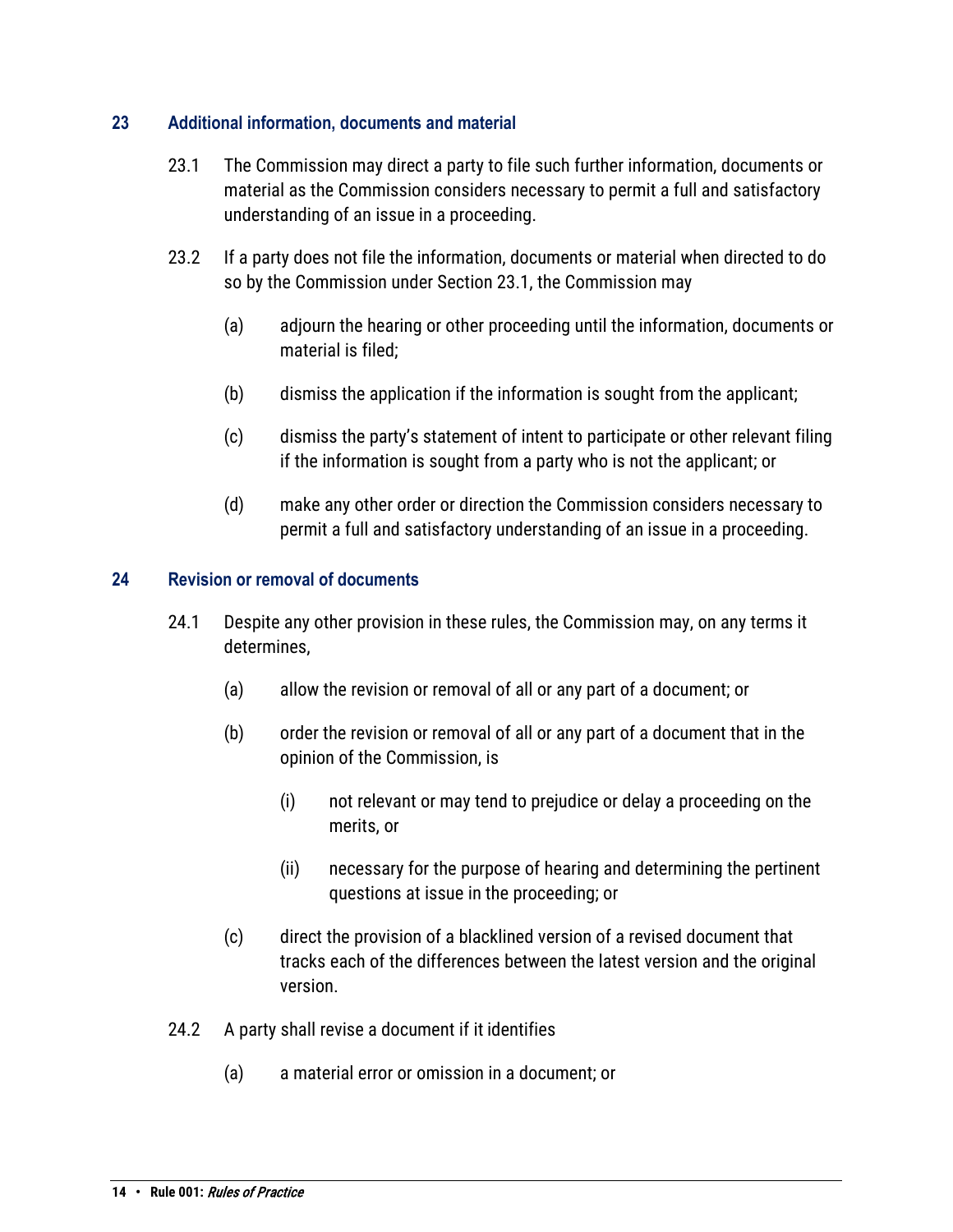- (b) significant new information relating to the document which is relevant to the proceeding that was not available with reasonable diligence prior to filing the document and that has become available before a proceeding is disposed of.
- 24.3 When a party intends to file a revised document with the Commission, the party must complete a revised document request (Form RP4) on the eFiling System and file the following:
	- (a) the revised document; and
	- (b) a blacklined version of the revised document that tracks each of the differences between the latest version and the original version.

### <span id="page-14-0"></span>**25 Service of documents**

25.1 Unless otherwise directed, service of a document is effective on the date that the document becomes publicly available on the Commission's eFiling System.

## <span id="page-14-1"></span>**Part 4: Procedural matters**

#### <span id="page-14-2"></span>**26 Information requests**

- 26.1 A party may make an information request to another party in accordance with a direction of the Commission, to
	- (a) clarify any documentary evidence filed by the other party;
	- (b) simplify the issues;
	- (c) permit a full and satisfactory understanding of the matters to be considered; or
	- (d) expedite the proceeding.
- 26.2 An information request must
	- (a) be in writing and filed in .doc or .docx format;
	- (b) be directed to a party adverse in interest from the requesting party;
	- (c) contain specific questions for clarification about the party's evidence, documents or other material that is in the possession of the party and is relevant to the proceeding;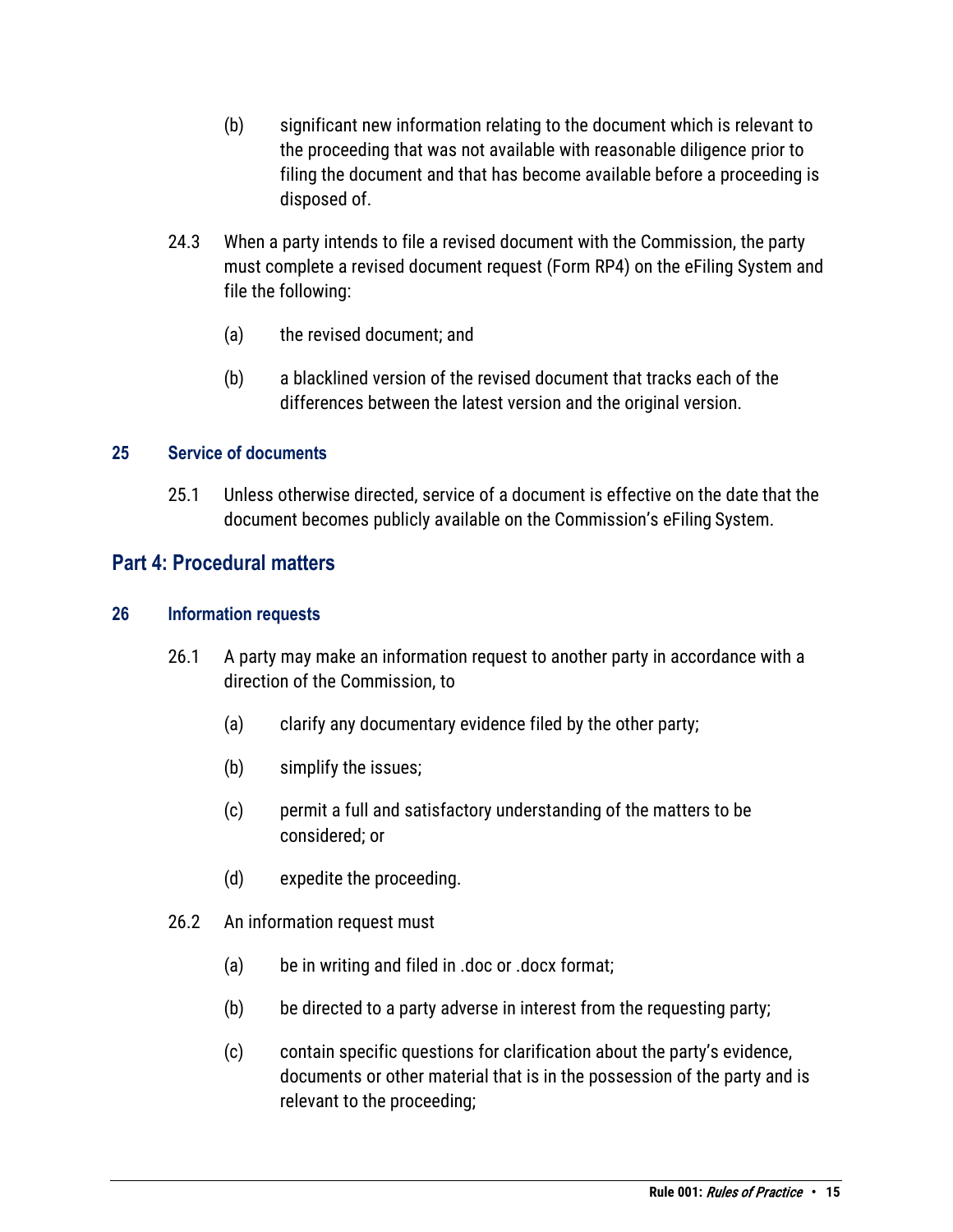- (d) if there is a finalized list of issues in a rates proceeding, only contain questions that directly relate to an issue identified by the Commission in the directions on procedure established under Section 14.4;
- (e) present the number of each question using the following format: [abbreviation for the party from whom a response is sought]-[abbreviation for the party requesting]-[four-digit year, three-letter abbreviation for the month, and two-digit day of the information request deadline]-[number of the question] (e.g., where an party is asking a question of the applicant, APPLICANT-PARTY-2021-MAY31-008); and
- (f) include the date on which the information request is filed, in the top left corner of each page.
- 26.3 Unless otherwise directed, this section does not apply to a proceeding commenced by the Market Surveillance Administrator under Section 51(1)(a) of the *Alberta Utilities Commission Act* or an enforcement proceeding commenced by the Commission.

## <span id="page-15-0"></span>**27 Response to information request**

- 27.1 Subject to Section 28.1, a party who receives an information request shall
	- (a) provide a full and adequate response to each question; and
	- (b) identify the individual or individuals responsible for preparing the response.
- 27.2 A response must
	- (a) be in writing;
	- (b) use the bookmark functionality of .pdf, .doc or .docx formatted documents to bookmark each response;
	- (c) start each response to a new question on a new page (responses to subparts of a question can continue on the same page);
	- (d) repeat the question prior to its response;
	- (e) include the date on which the response is filed, in the top left corner of each page; and
	- (f) include the full number of the original information request, following the format described in Section 26.2(e), in the top right corner of each page.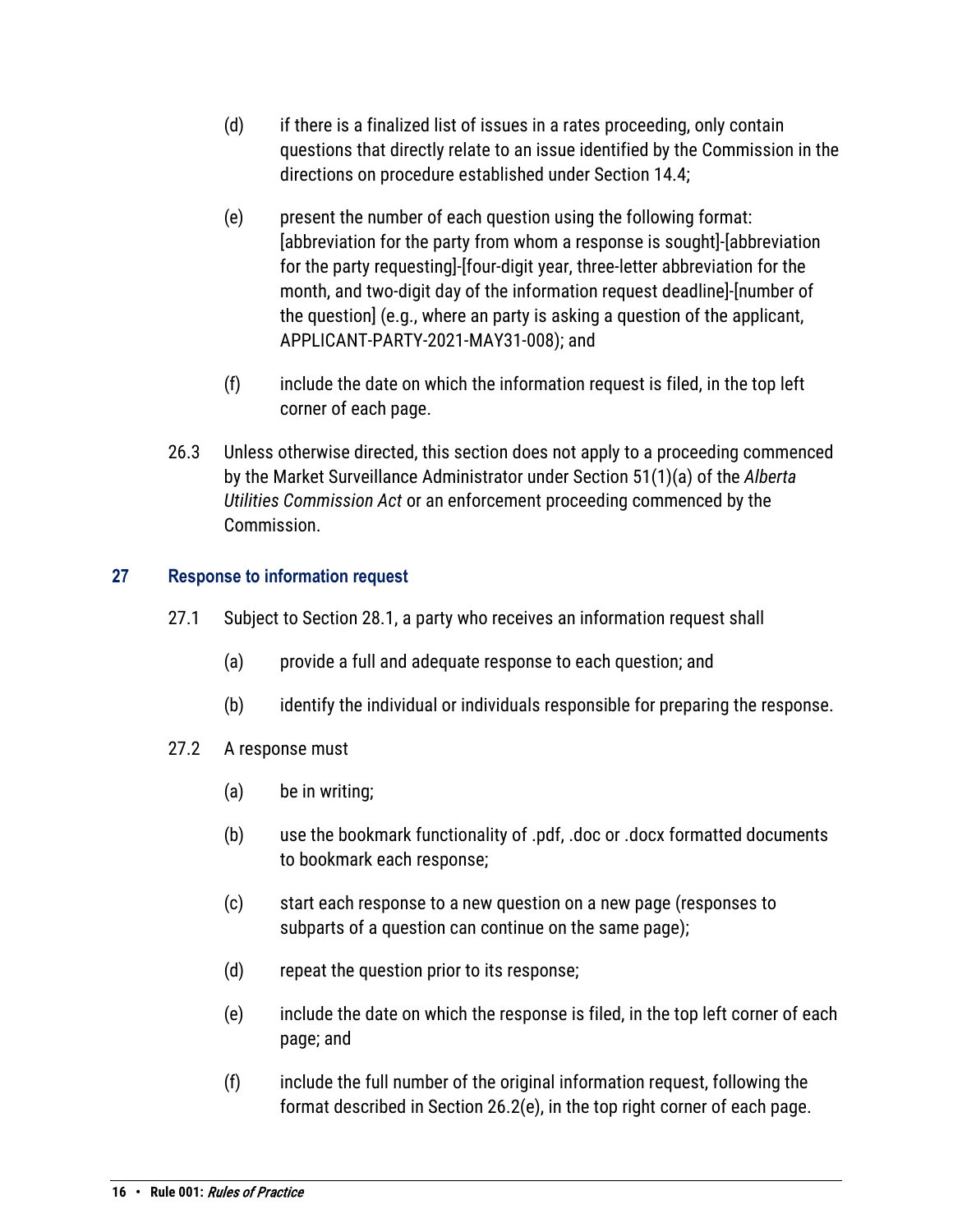## <span id="page-16-0"></span>**28 Partial or no response**

- 28.1 If a party who receives an information request is not able or not willing to prepare a response, the party shall do one of the following:
	- (a) if the party contends that the information request is not relevant, file a response in writing that sets out the specific reasons for that contention;
	- (b) if the party contends that the information necessary to provide an answer is not available or cannot be provided with reasonable effort, file a response in writing that
		- (i) sets out the specific reasons for that contention, and
		- (ii) contains such other information that the party considers would be of assistance to the party making the information request; or
	- (c) if the party contends that the information requested is confidential, file a response in writing that sets out the specific reasons why the information is confidential and any harm that may be caused if it were disclosed.
- 28.2 If the requesting party is not satisfied with a response under Section 28.1, the requesting party must make reasonable efforts to resolve the matter with the responding party prior to bringing a motion under Section 29 requesting that the matter be settled by the Commission.
- 28.3 If a party brings a motion under Section 29 requesting that the Commission settle a matter related to the sufficiency of an information request response, the motion
	- (a) must be filed in a timely manner, and no later than five business days from the date on which the information request responses were filed;
	- (b) must describe the steps taken pursuant to Section 28.2 to resolve the matter; and
	- (c) may contain an appendix that clearly identifies the responses or issues that remain the subject of disagreement.

## <span id="page-16-1"></span>**29 Pre-hearing motions**

29.1 If a matter arises in a proceeding, other than during an oral hearing, that requires a decision or order of the Commission prior to the conclusion of the proceeding, a party may bring the matter before the Commission by filing a motion.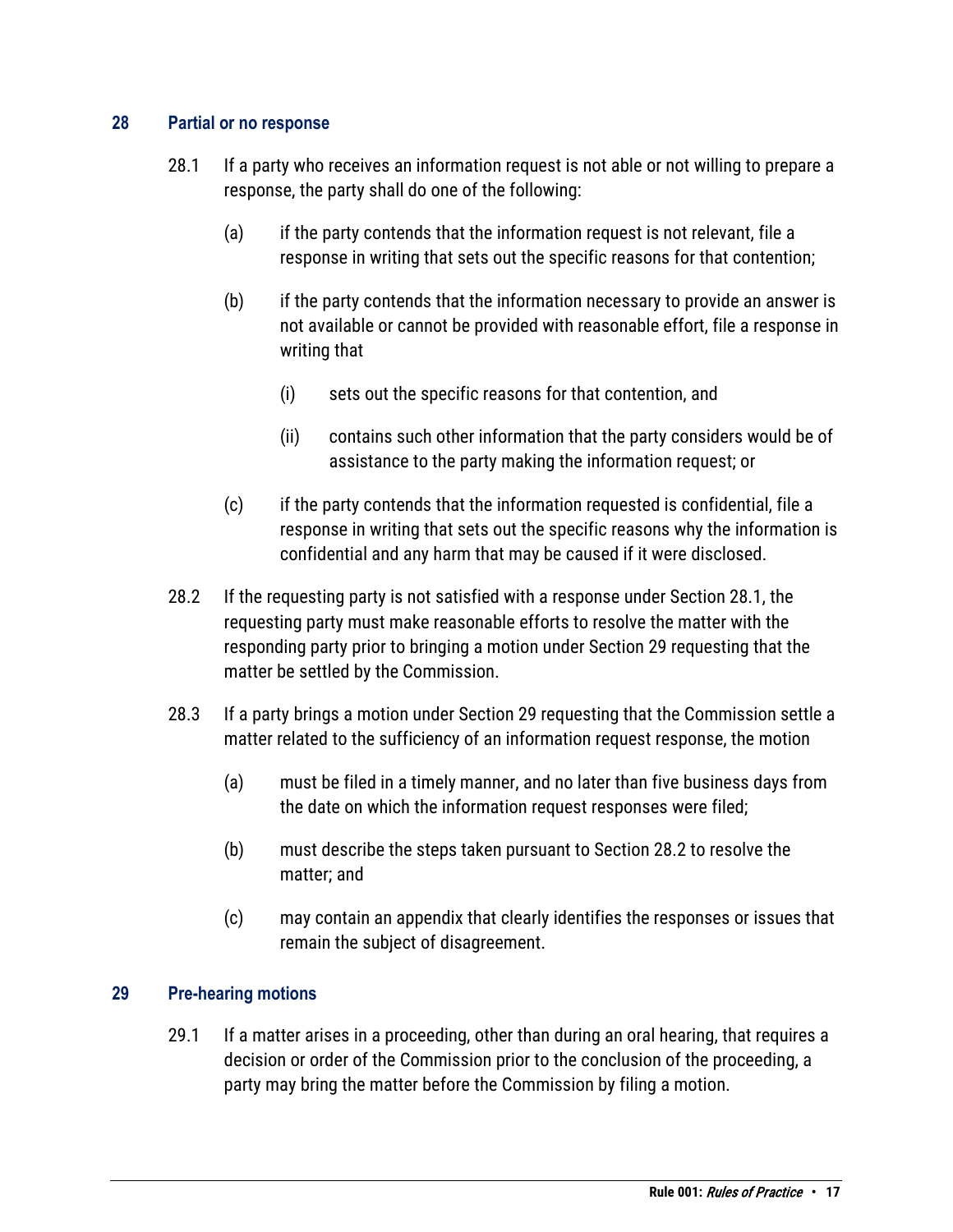- 29.2 The Commission may establish any process it considers necessary to consider a motion brought under Section 29.1, including a process to hear oral submissions on a motion.
- 29.3 Unless otherwise directed, a motion brought under Section 29.1 must
	- (a) be in writing;
	- (b) be no greater than 10 pages in length, double-spaced, exclusive of any appendix described in Section 28.3(c);
	- (c) briefly describe
		- (i) the decision or order sought,
		- (ii) the grounds on which the motion is made,
		- (iii) any relevant prior rulings of the Commission dealing with the issue raised or relief requested in the motion, and
		- (iv) any evidence in support of the motion; and
	- (d) be accompanied with any documents that may support the motion.
- 29.4 A party bringing a motion for relief that is inconsistent with a prior ruling of the Commission on the same legal issue has the onus of demonstrating that the departure from the Commission's prior ruling is justified in the circumstances.
- 29.5 Unless otherwise directed, if the party to whom a written motion is directed wishes to respond to the motion, the party shall file a response to the motion no later than three business days from the date on which the motion is filed.
- 29.6 A response to a written motion must
	- (a) be in writing;
	- (b) be no greater than 10 pages in length, double-spaced, exclusive of any appendix described in Section 29.6(f);
	- (c) identify any relevant prior rulings of the Commission dealing with the issue raised or relief requested in the motion;
	- (d) briefly describe any evidence in support of the response;
	- (e) be accompanied with any documents that may support the response; and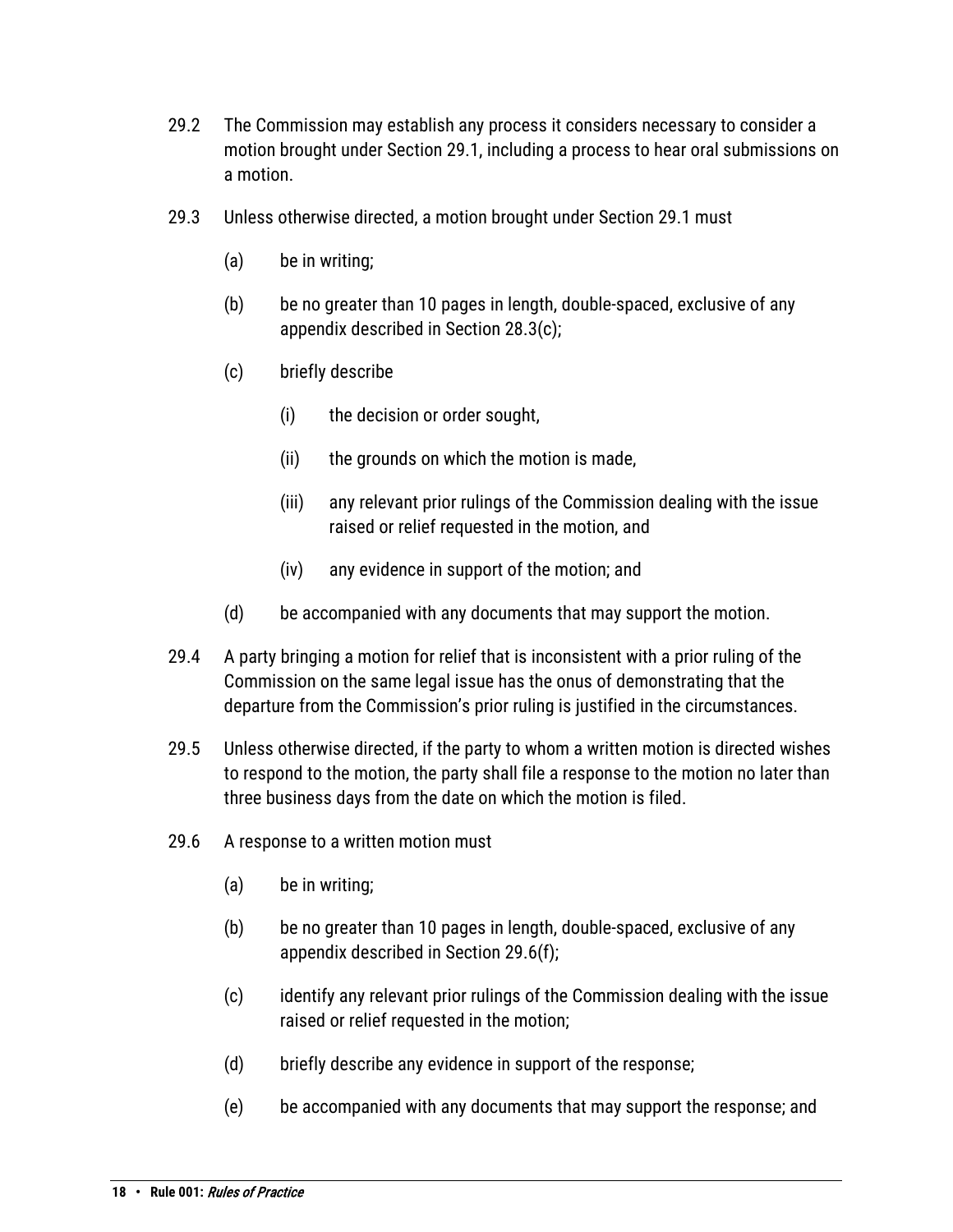- $(f)$  if the response relates to the sufficiency of an information request response, may include an appendix that clearly identifies the responses or issues that remain the subject of disagreement.
- 29.7 Unless otherwise directed, if the party who brought the written motion wishes to reply to any response to the motion, the party shall file a reply no later than three business days from the date on which the response is filed.
- 29.8 A reply must
	- (a) be in writing;
	- (b) be no greater than five pages in length, double spaced, exclusive of any appendix described in Section 29.8(e);
	- (c) briefly describe any evidence in support of the reply;
	- (d) be accompanied with any documents that may support the reply; and
	- (e) if the reply relates to the sufficiency of an information request response, may include an appendix that clearly identifies the responses or issues that remain the subject of disagreement.
- 29.9 The Commission shall issue its ruling on a written motion no later than 10 business days from the date on which the time limit for filing a reply has lapsed.
- 29.10 Notwithstanding sections 29.5 through 29.8, the Commission may proceed directly to a ruling on a motion without any process if it determines that the fair, expeditious and efficient resolution of an issue requires it.

## <span id="page-18-0"></span>**30 Confidential filings**

- 30.1 In this section, "disclosing party" means a party that files a motion with the Commission under this section to keep confidential any information in a document.
- 30.2 When a disclosing party wishes to keep confidential any information in a document, it may file on the public record of a proceeding a motion for confidentiality with the Commission.
- 30.3 The disclosing party has the onus to demonstrate that the requirements under Section 30.7 have been satisfied.
- 30.4 The motion for confidentiality filed on the public record must
	- (a) be in writing;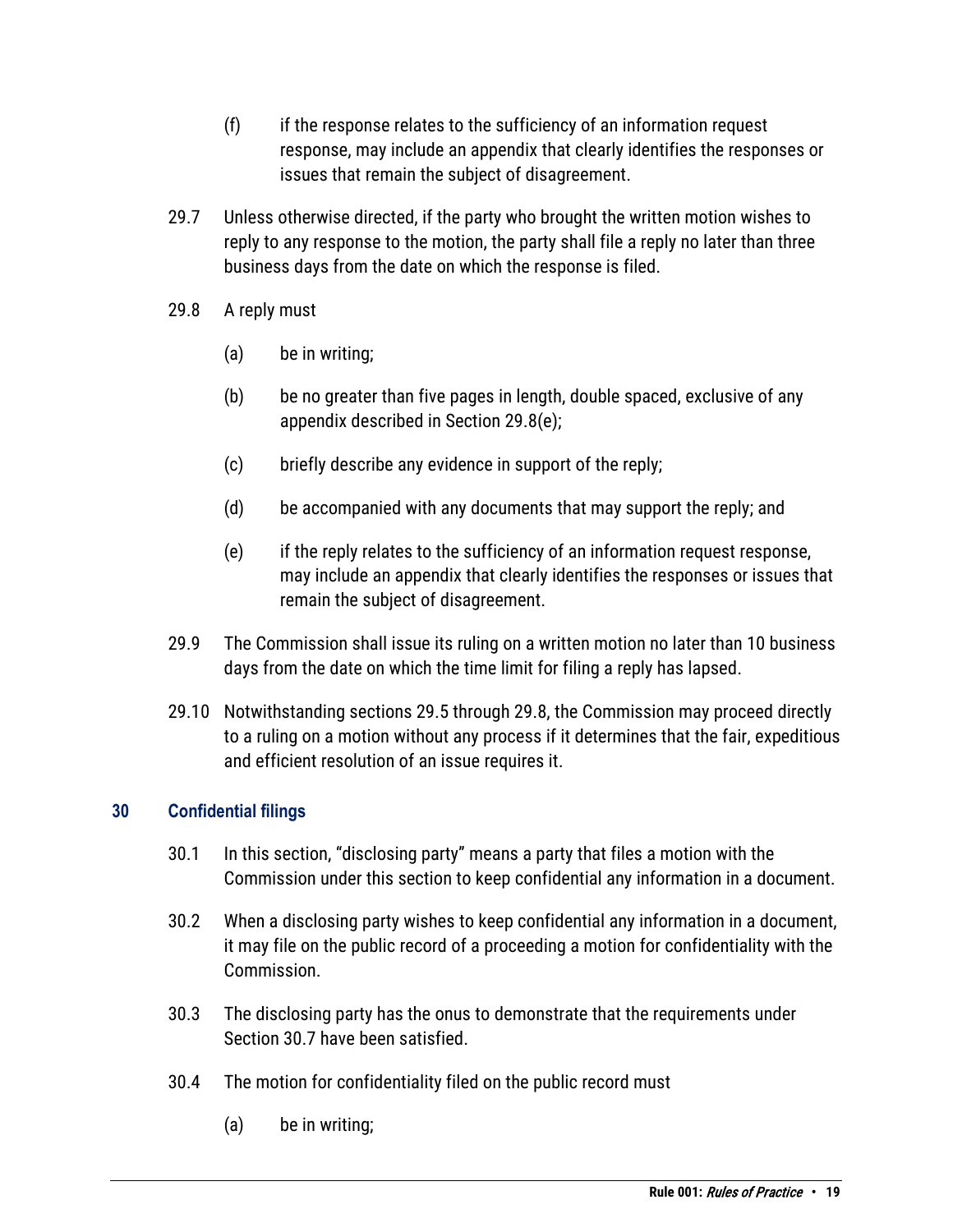- (b) briefly describe the reasons for the request, including the specific harm that would result if the confidential information was placed on the public record; and
- (c) include either:
	- (i) a non-confidential version of the document redacting the confidential information, or
	- (ii) where the motion for confidentiality applies to the entirety of a document, a non-confidential description or summary of that document.
- 30.5 At the time a motion for confidential treatment of information is filed, the disclosing party must file with the Commission a confidential, unredacted copy of the document that includes the information for which confidentiality is requested.
- 30.6 An unredacted document filed in accordance with Section 30.5 will be reviewed by Commission panel members and Commission staff for the purposes of the Commission issuing a confidentiality ruling on the motion.
- 30.7 The Commission may grant a motion for confidential treatment of information on any terms it considers reasonable or necessary if the Commission determines that:
	- (a) granting the request is necessary to prevent a serious risk to an important public interest, including a commercial interest, because reasonable, alternative measures will not prevent the risk; and
	- (b) the benefits of granting the request outweigh its harmful effects, including the effects on the public interest in open and accessible proceedings.
- 30.8 Unless otherwise directed, if the Commission grants a motion for confidentiality pursuant to Section 30.7, the confidentiality ruling shall extend to:
	- (a) any review, appeal or rehearing of the Commission's decision in the proceeding in which the confidentiality ruling was granted;
	- (b) any compliance application proceeding associated with the proceeding in which the confidentiality ruling was granted; and
	- (c) any review, appeal or rehearing of a decision issued in a proceeding described in Section 30.8(b).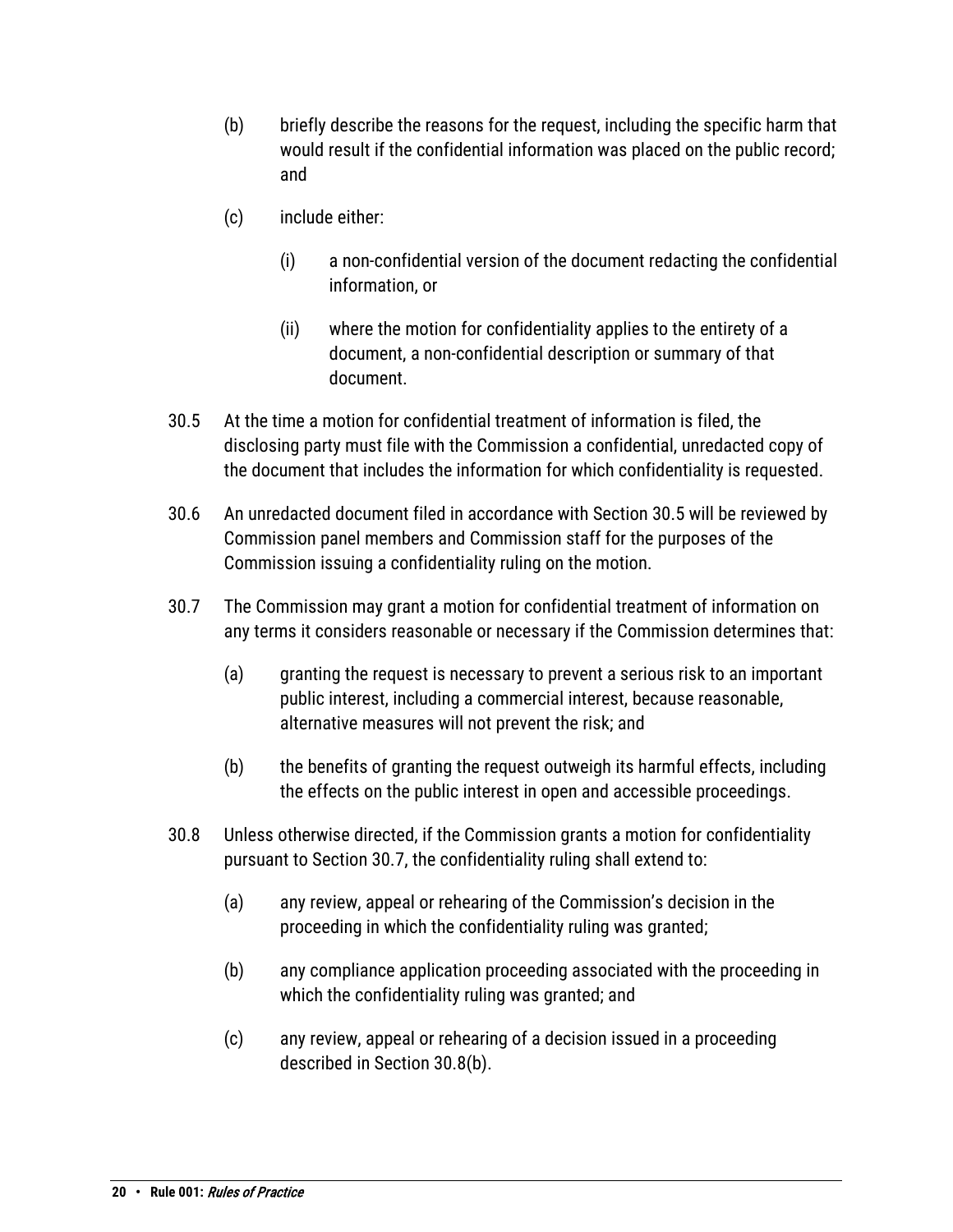- 30.9 If the Commission grants a motion for confidentiality pursuant to Section 30.7, it may establish or adopt any process or procedure the Commission considers reasonable or necessary in the public interest for considering the confidential information, including:
	- (a) receiving and considering the confidential information in confidence to the exclusion of any party or all other parties to the proceeding on terms the Commission considers to be in the public interest; and
	- (b) issuing a decision in which the confidential information is redacted and providing an unredacted copy of the decision only to the disclosing party and any person who has been permitted access to the confidential information pursuant to Section 30.11.
- 30.10 Following the issuance of the Commission's ruling on the confidentiality motion, the Commission shall delete the unredacted document filed in accordance with Section 30.5.
- 30.11 Unless otherwise directed by the Commission, if the Commission grants a motion for confidentiality pursuant to Section 30.7, the following shall apply:
	- (a) a party, a representative of a party, or a consultant or mediator appointed by the Commission may only receive access to the information granted confidential treatment if the party, representative, consultant or mediator first executes and files a confidentiality undertaking form (Form RP5) and provides a copy of its protocol for the treatment of confidential documents it receives; and
	- (b) subject to Section 30.12, the disclosing party shall:
		- (i) file the confidential information on the confidential portion of the record;
		- (ii) file on the public portion of the record either a non-confidential version of the confidential information filed under (b)(i) above, redacting the confidential information, or a system-generated summary when the information filed under (b)(i) above is confidential in its entirety; and
		- (iii) provide access to any party, representative of a party, or consultant or mediator appointed by the Commission who has filed an executed confidentiality undertaking and protocol as provided for in (a) above and who has not been denied access to the information by the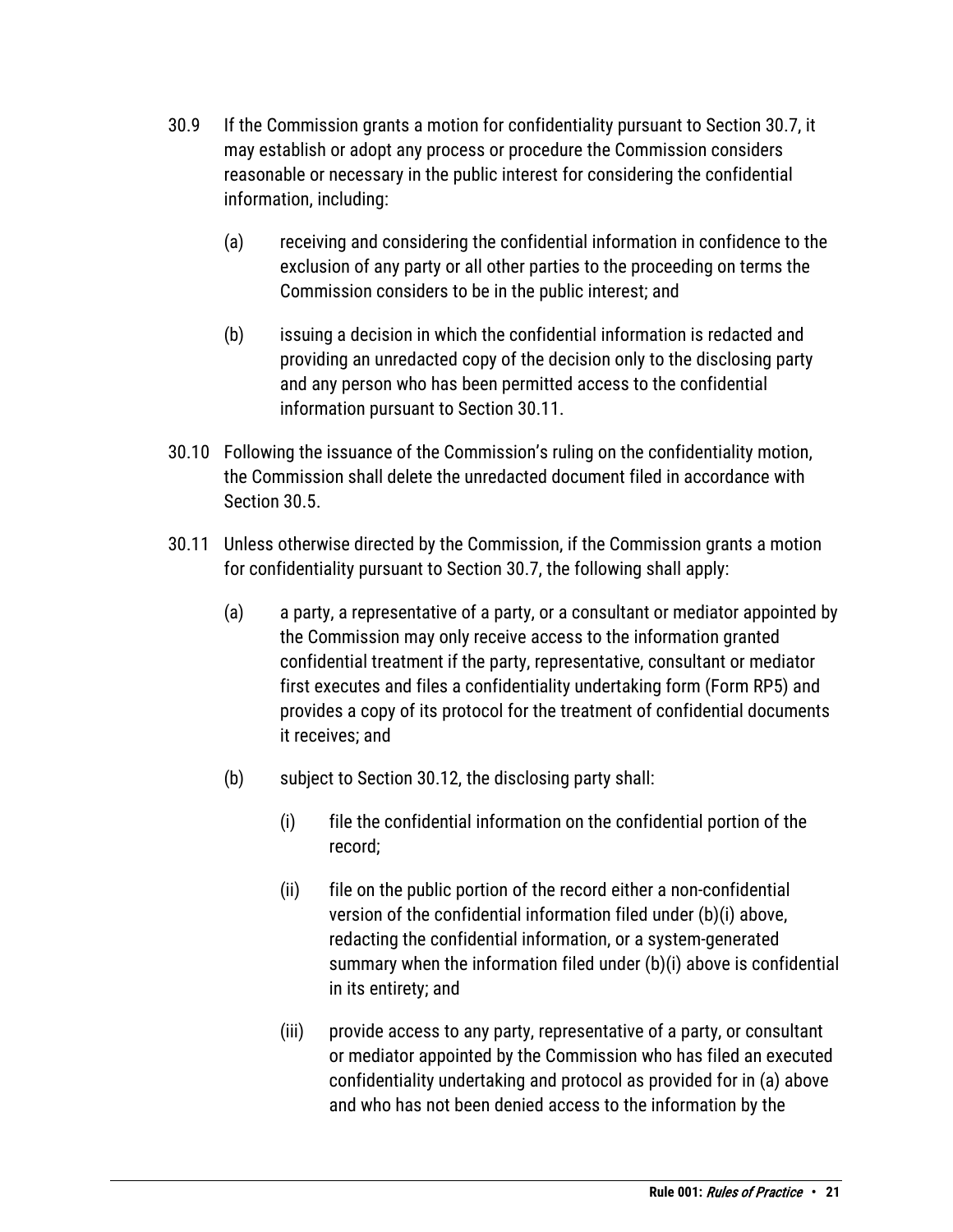Commission, no later than five business days from the date on which that party or representative filed the executed undertaking.

- 30.12 If the Commission denies all or a portion of a motion for confidential treatment, the disclosing party may, no later than five business days from the date on which the Commission issued its ruling on the motion, file a written request on the public record that the documents filed in accordance with Section 30.4(c) be withdrawn from the public record, unless the documents were filed pursuant to an information request or a direction of the Commission.
- 30.13 Upon receipt of a request under Section 30.12, the Commission shall remove any redacted copy or summary of the document from the public record filed in accordance with Section 30.4(c), and any document so withdrawn will not form part of the record of the proceeding and will not be considered by the Commission in rendering any subsequent decision in that proceeding.
- 30.14 If the disclosing party does not make a withdrawal request under Section 30.12, a copy of the unredacted information filed under Section 30.5 that was denied confidential treatment must be filed on the public record by the disclosing party no later than five business days from the date on which the Commission issued its ruling on the motion. Nothing in this section limits the operation of any statutory provision that protects the confidentiality of information or documents.

## <span id="page-21-0"></span>**31 Question of constitutional law**

- 31.1 A party who intends to raise a question of constitutional law before the Commission in an oral hearing must give written notice of the party's intention to do so at least 14 days before the start of the oral hearing, in accordance with Section 12 of the *Administrative Procedures and Jurisdiction Act* and its regulation.
- 31.2 A party who intends to raise a question of constitutional law before the Commission in a written hearing must give written notice of the party's intention to do so no later than 14 days from the date on which the Commission issues notice of a written hearing for the proceeding, in accordance with Section 12 of the *Administrative Procedures and Jurisdiction Act* and its regulation.

## <span id="page-21-1"></span>**32 Late filing**

- 32.1 No person or party may file a document after the time limit set out for filing has elapsed without the Commission's permission to do so.
- 32.2 A request to file a document after the time limit for filing has elapsed may be filed in writing without the requirement of filing a motion under Section 29.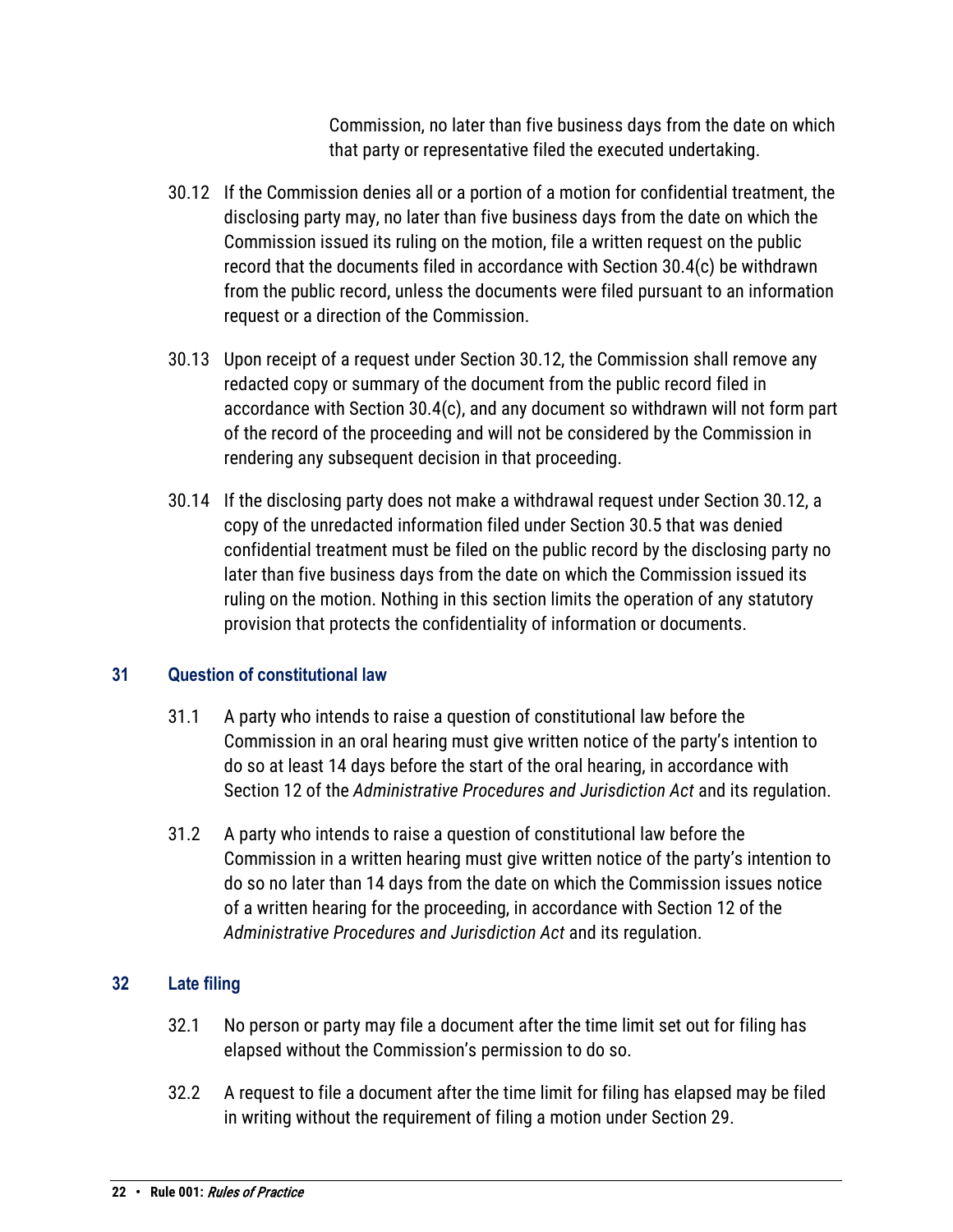32.3 Unless the Commission has granted permission for the late filing, a document filed on the record of a proceeding after an applicable time limit for filing has elapsed will be removed from the record of the proceeding by the Commission without further process and will not be considered by the Commission in rendering any subsequent decision in that proceeding.

## <span id="page-22-0"></span>**Part 5: Pre-hearing meetings and settlements**

### <span id="page-22-1"></span>**33 Process meetings**

- 33.1 The Commission may, on its own initiative or at the request of a party, direct that a process meeting be held for one or more of the following purposes:
	- (a) to determine the issues in question and the position of the parties, including matters relating to costs;
	- (b) to recommend the process, procedures and schedule to be adopted with respect to the proceeding;
	- (c) to set the date, time and place for an oral hearing and to fix the time to be allotted to each party to present evidence and argument;
	- (d) to decide any other matter that may aid in the simplification or the fair, expeditious and efficient disposition of the proceeding.

### <span id="page-22-2"></span>**34 Technical meetings**

34.1 The Commission may, on its own initiative or at the request of a party, direct the parties to participate in a technical meeting to review and clarify any document or issue relevant to a proceeding.

#### <span id="page-22-3"></span>**35 Settlements**

35.1 Where the parties engage in a settlement process as set out in Rule 018: *Rules on Negotiated Settlements*, the provisions of that rule govern the settlement process.

## <span id="page-22-4"></span>**Part 6: Hearings and decisions**

## <span id="page-22-5"></span>**36 Written and oral hearings**

36.1 The Commission may conduct hearings through a written, oral or combined written and oral process.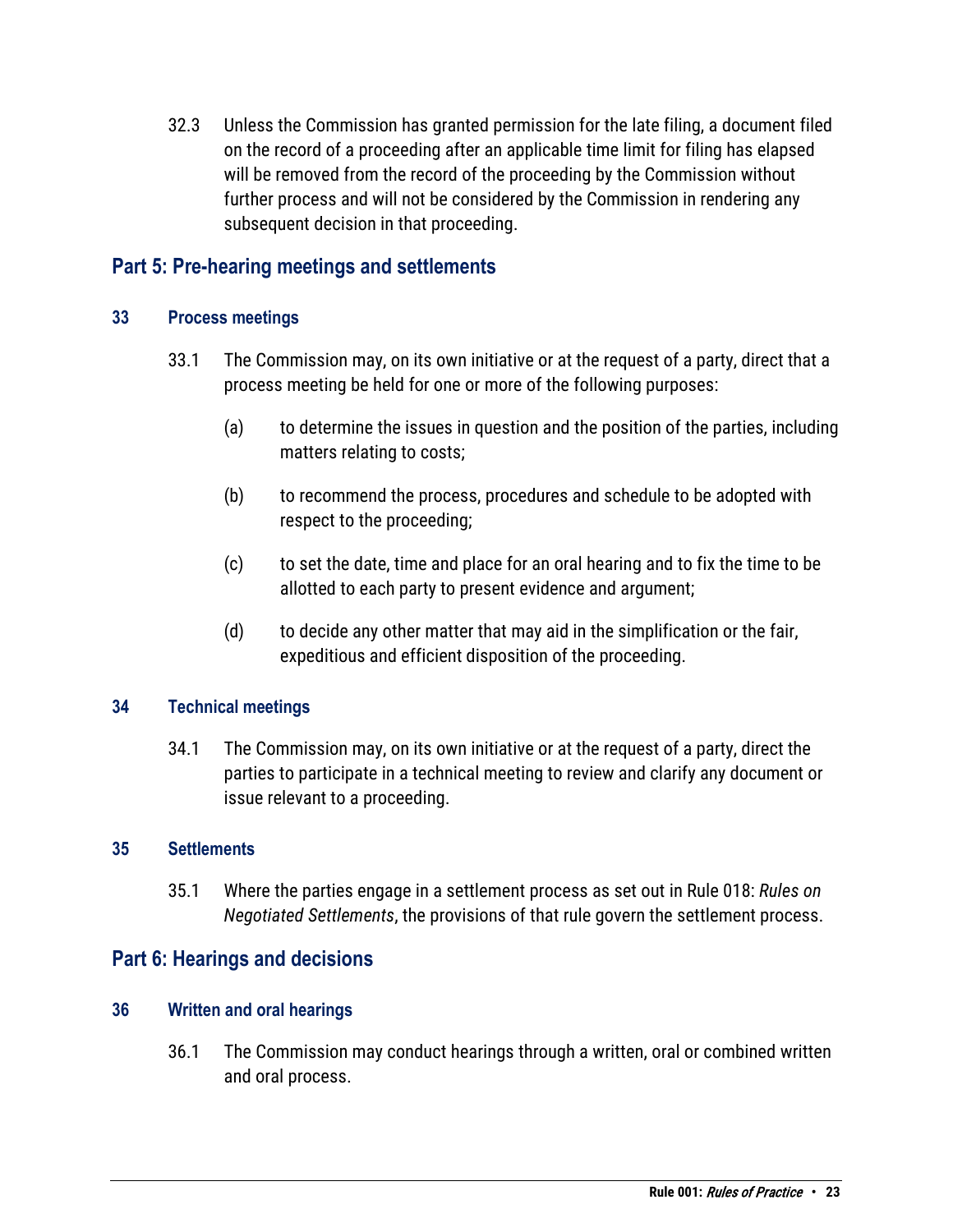- 36.2 Unless otherwise directed by the Commission, the development of the evidentiary record in a rates proceeding shall be conducted through a written process.
- 36.3 A party who wants the Commission to establish an oral process for the development of the evidentiary record in a rates proceeding must make this request as early as practicable, and has the onus to satisfy the Commission that the circumstances of the proceeding or the expeditious resolution of an issue require it.
- 36.4 When the Commission holds a written hearing, it may
	- (a) dispose of the proceeding on the basis of the documents filed by the parties;
	- (b) require additional information and material from the parties; or
	- (c) decide, at any time during the written hearing, to hold an oral hearing.
- 36.5 When the Commission holds an oral hearing, participants may attend before the Commission in person, by video link, telephone or other electronic means, as directed by the Commission.
- 36.6 When the Commission holds an oral hearing, the Commission may issue directions on the scope of the oral hearing, and may impose time limits for the questioning of witnesses.
- 36.7 When the Commission holds an oral hearing for a rates proceeding, no party may question a witness unless the party obtains approval from the Commission in advance.
- 36.8 A request to question a witness or witnesses in a rates proceeding must be made as early as practicable and be supported by a description of the witness(es) to be questioned, the time required for questioning, the issues that the questioning will address, an explanation of how the questioning will be of assistance to the Commission, and any other information the Commission directs.
- 36.9 Questioning of witnesses in a rates proceeding shall be restricted to the specific witnesses, issues and time limits approved by the Commission in advance.
- 36.10 The Commission may, on its own initiative or in response to a motion by a party, adjourn a hearing.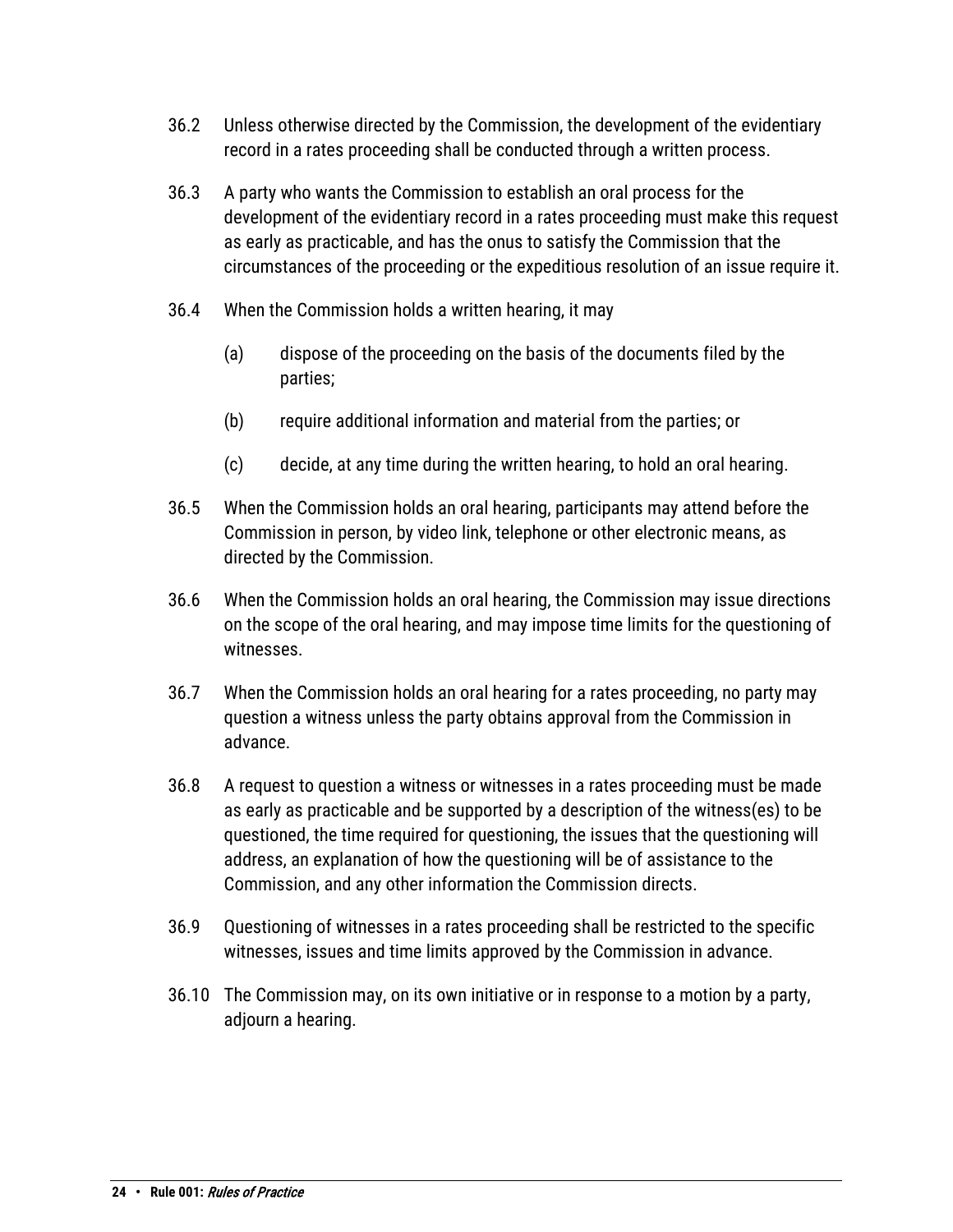### <span id="page-24-0"></span>**37 On-site visits**

37.1 The Commission may, with or without the parties, conduct an on-site visit of lands or facilities to consider any matter relevant to a proceeding.

### <span id="page-24-1"></span>**38 Notice to produce or attend**

- 38.1 The Commission may, on its own initiative or at the request of a party, issue a notice requiring a person to
	- (a) produce the documents and material set out in the notice; or
	- (b) attend an oral hearing as a witness.
- 38.2 Where the Commission has issued a notice to attend an oral hearing, the provisions of the *Alberta Rules of Court* relating to the payment of conduct money and witness fees apply, but the Commission may increase the amount payable to an independent witness or, in special circumstances, to a witness who attends an oral hearing as a result of a notice to attend.

### <span id="page-24-2"></span>**39 Motions made in an oral hearing**

- 39.1 If a matter arises in an oral hearing that requires a decision or order of the Commission prior to the conclusion of the proceeding, a party may bring the matter before the Commission by making a motion.
- 39.2 A motion brought under Section 39.1
	- (a) may be made orally or in writing; and
	- (b) must be disposed of in accordance with such procedures as the Commission may order.

### <span id="page-24-3"></span>**40 Aids to question a witness**

- 40.1 Unless otherwise directed, a party who intends to use a document that has not been filed in the proceeding as an aid to question a witness at an oral hearing must provide a copy of that aid to question a witness to the witness, or the witness's representative, no less than 24 hours before the witness is to be questioned on the aid.
- 40.2 If a document to be used as an aid to question a witness has five or more pages, the party providing the document must highlight all passages in the document that the party intends to question the witness on.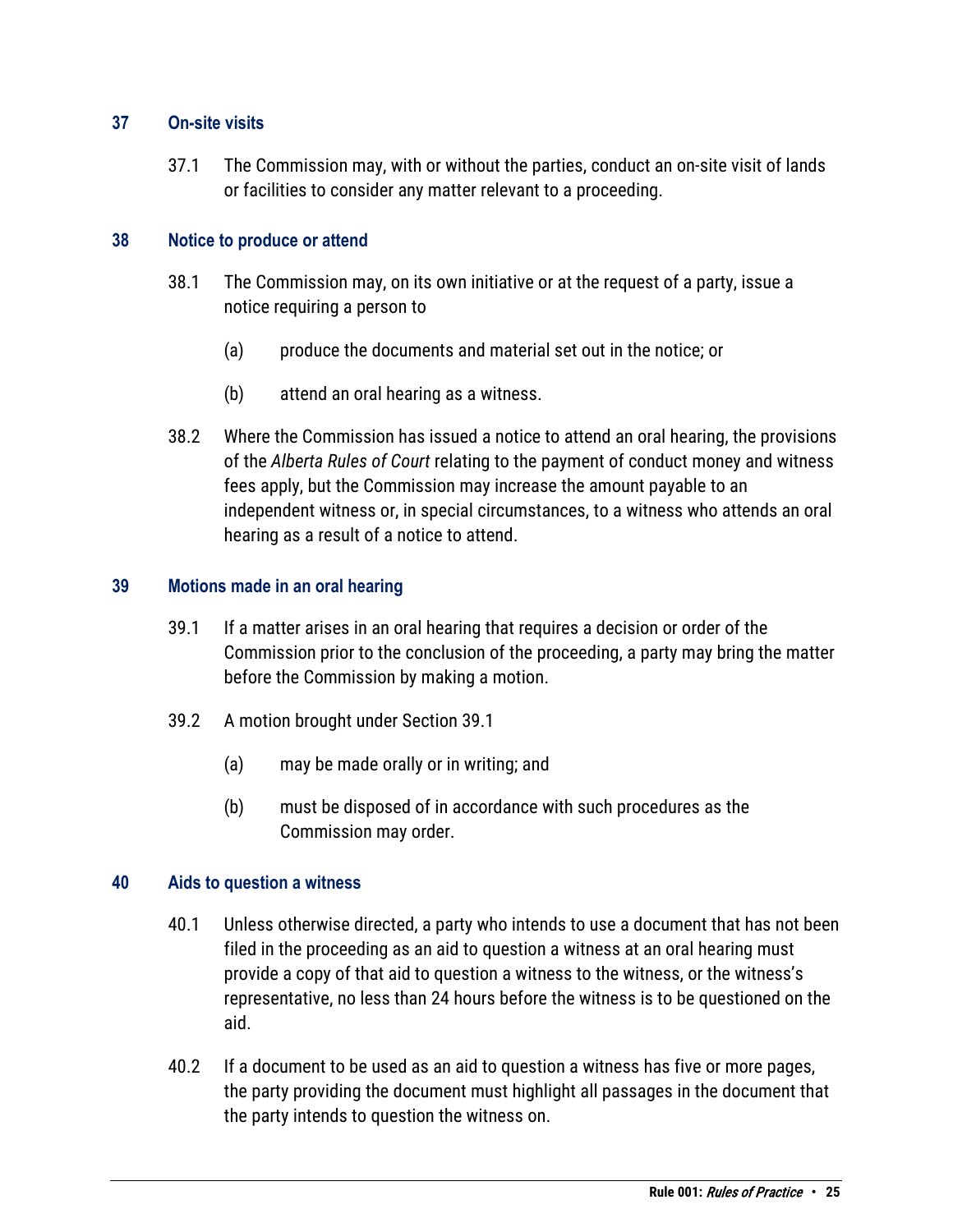40.3 No party shall file an aid to question a witness until the Commission so directs.

## <span id="page-25-0"></span>**41 Oath or affirmation**

41.1 Unless otherwise directed, a witness at an oral hearing must be examined orally on oath or affirmation.

## <span id="page-25-1"></span>**42 Witness panels**

- 42.1 Evidence may be given at an oral hearing by two or more witnesses sitting as a panel.
- 42.2 Unless otherwise directed, questions addressed to a witness panel may be asked of a specific member of the witness panel or to the witness panel in general.
- 42.3 Subject to Section 42.4, and unless otherwise directed, members of a witness panel may confer among themselves before answering a question put to the witness panel in general or to any member of the witness panel.
- 42.4 Unless otherwise directed, a question addressed to an independent witness must be answered by the independent witness without conferring with another member of the witness panel.

## <span id="page-25-2"></span>**43 Presenting evidence**

- 43.1 Unless otherwise directed, no documentary evidence may be presented at an oral hearing unless the evidence was filed in accordance with Section 19.
- 43.2 A witness of a party presenting evidence at an oral hearing shall
	- (a) confirm that the documentary evidence
		- (i) was prepared by the witness or under the witness's direction or control, and
		- (ii) is accurate to the best of the witness's knowledge or belief; and
	- (b) unless the Commission otherwise directs, confine the witness's testimony to matters set out in the documentary evidence or arising from evidence adduced in questioning.
- 43.3 A witness who intends to provide an opening statement as part of the evidence presented in an oral hearing must file a copy of the opening statement no less than 24 hours in advance of the witness being seated.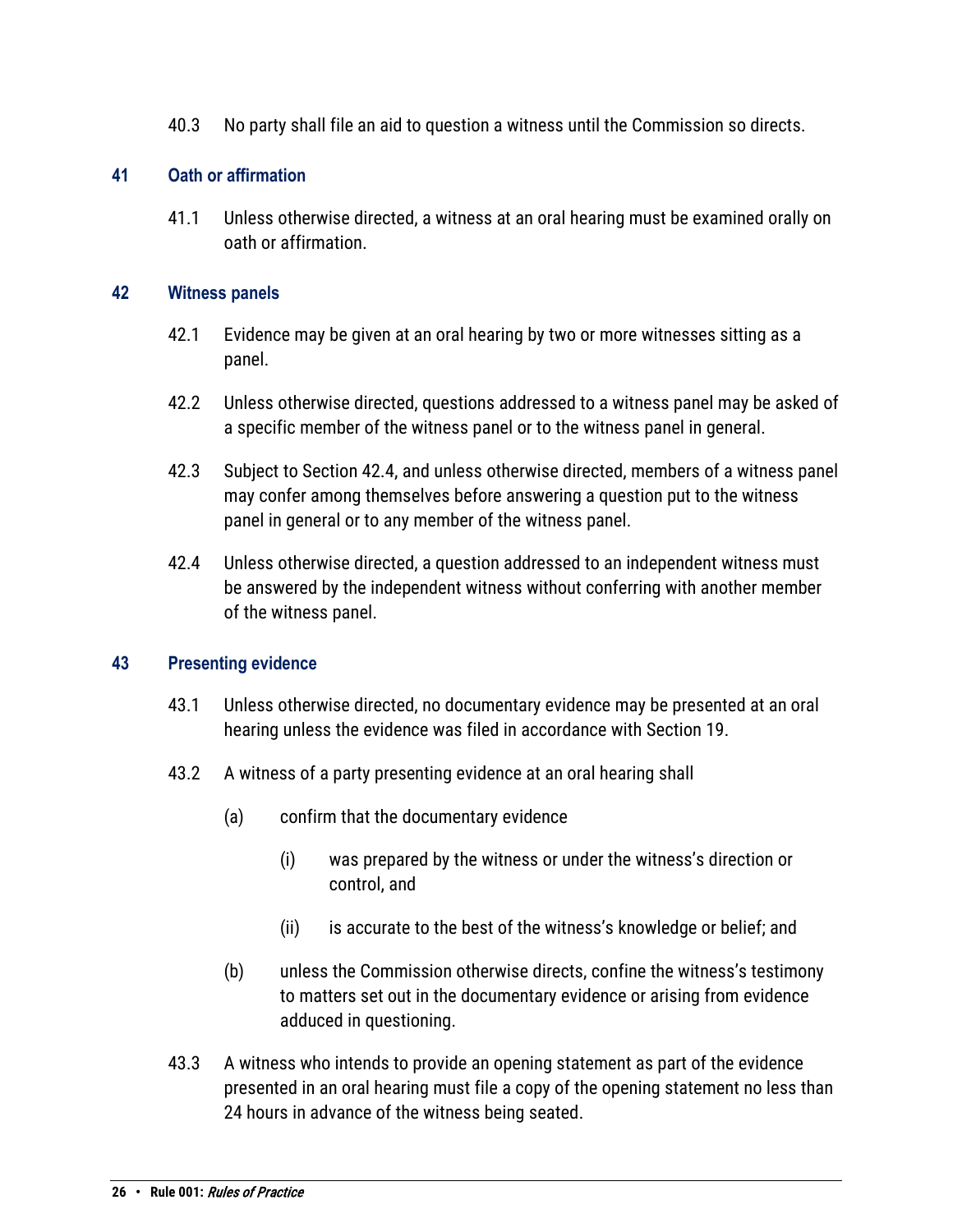- 43.4 A witness may be questioned by the Commission, a member of the Commission staff, or, subject to any limitations imposed by the Commission, a party or representative of that party.
- 43.5 During a recess of an oral hearing, a witness who is being questioned may consult with the witness's counsel if it is necessary to respond to undertakings made before the Commission.

### <span id="page-26-0"></span>**44 Concurrent evidence**

44.1 The Commission may require independent witnesses from different parties to sit as a witness panel and give their evidence together.

### <span id="page-26-1"></span>**45 Hearings in absence of the public**

- 45.1 Subject to sections 45.2 and 45.3, all oral hearings are open to the public.
- 45.2 If the Commission considers it necessary to prevent the disclosure of personal, financial or commercial information or other information because, in the circumstances, the need to protect the confidentiality of the information outweighs the desirability of an open hearing, the Commission shall conduct all or part of the oral hearing in private.
- 45.3 If all or any part of an oral hearing is to be held in private, a party may only attend that portion of the hearing in accordance with the directions of the Commission.

#### <span id="page-26-2"></span>**46 Filings by Commission staff**

- 46.1 If, in the Commission's opinion, it is necessary for Commission staff or an independent witness hired by the Commission to participate in a hearing, the Commission staff or the independent witness, as the case may be, may do one or more of the following:
	- (a) submit a filing;
	- (b) present evidence;
	- (c) question witnesses;
	- (d) submit argument;
	- (e) be questioned by the Commission, a member of the Commission staff, or, subject to any limitations imposed by the Commission, a party or representative of that party.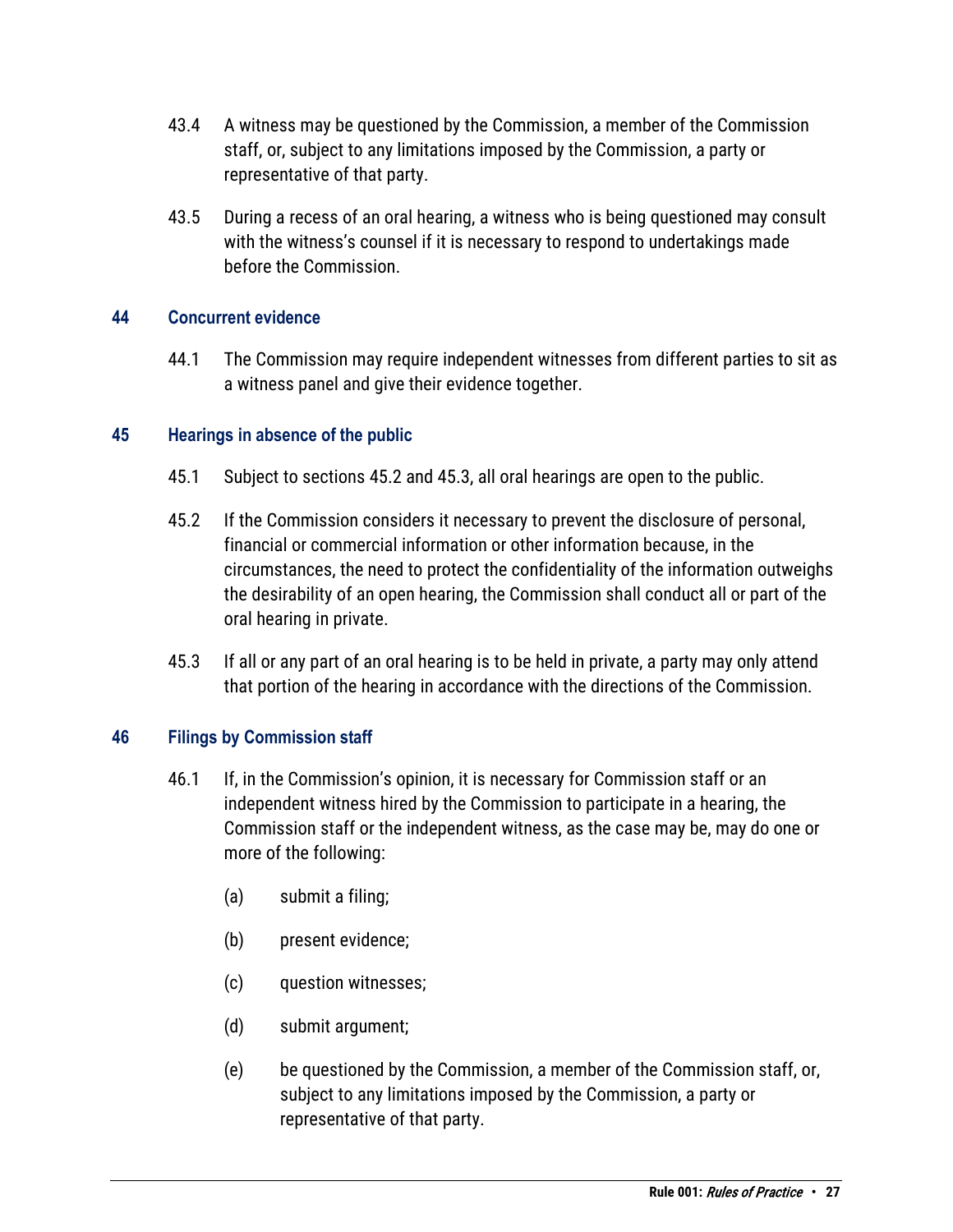### <span id="page-27-0"></span>**47 Participation of the Crown**

- 47.1 The Crown may participate in a proceeding in accordance with these rules.
- 47.2 Notwithstanding Section 47.1, the Crown may file a written statement in evidence in a proceeding and need not present a witness.
- 47.3 Unless a statement filed by the Crown is presented by a witness, the statement is not subject to questioning.

#### <span id="page-27-1"></span>**48 Argument**

- 48.1 Argument must be in the form directed by the Commission.
- 48.2 Unless otherwise directed by the Commission, argument shall be delivered orally, subject to any person or party satisfying the Commission that written argument will permit the proceeding to be resolved in a more fair, expeditious or efficient manner.
- 48.3 The Commission may issue directions on the scope, format or content of argument, including directions imposing page limits for written argument or time limits for oral argument.
- 48.4 No argument may be received by the Commission unless it is based on the evidence before the Commission and complies with directions issued by the Commission under Section 48.3.

#### <span id="page-27-2"></span>**49 Decisions**

- 49.1 The Commission shall issue a decision on an application in accordance with its performance standards for dispositions.
- 49.2 If the Commission is unable to issue its decision in accordance with an applicable performance standard for dispositions, the Commission shall notify all registered parties in advance.

#### <span id="page-27-3"></span>**50 Applications for review**

50.1 Where a party seeks to have a decision reviewed by the Commission in accordance with Rule 016: *Review of Commission Decisions*, the provisions of that rule govern the review process.